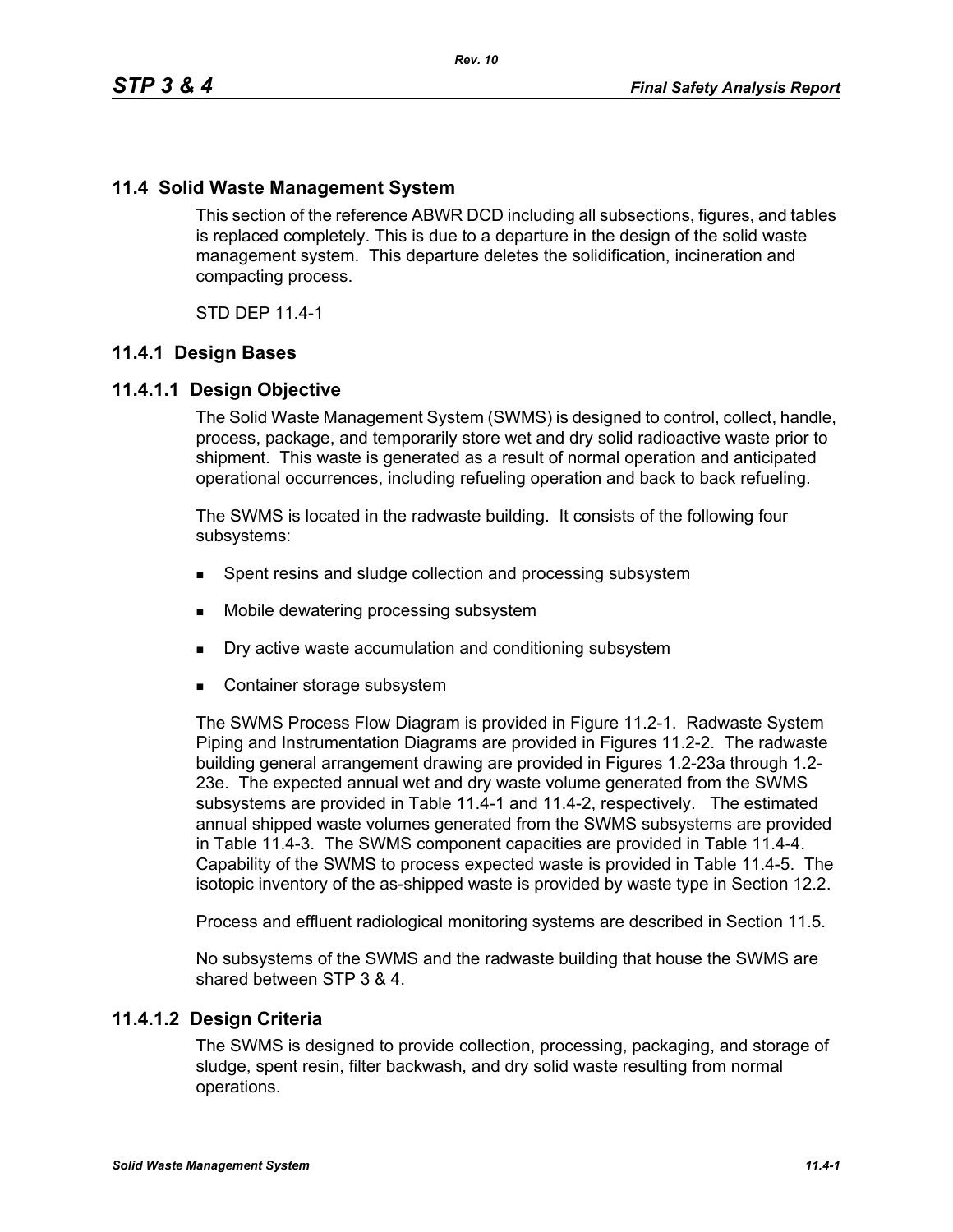- The SWMS is designed to meet the guidance of Regulatory Guide 1.143. SWMS component classifications are described in Table 3.2-1 (K1, U13).
- The SWMS is designed to keep the exposure to plant personnel "as low as reasonably achievable" (ALARA) during normal operation and plant maintenance, in accordance with Regulatory Guide 8.8.
- The SWMS is designed to package solid waste in Department of Transportation (DOT)-approved containers for off-site shipment and burial.
- The SWMS is designed to prevent the release of significant quantities of radioactive materials to the environment so as to keep the overall exposure to the public within 10 CFR 20 limits.
- The SWMS is designed to package the wet and dry types of radioactive solid waste for off-site shipment and burial, in accordance with the requirements of applicable NRC and Department of Transportation (DOT) regulations, including 10 CFR 61, 10 CFR 71 and 49 CFR 171 through 180, as applicable. This design results in radiation exposures to individuals and the general population within the limits of 10 CFR 20.
- **The seismic and quality group classification and corresponding codes and** standards that apply to the design of the SWMS components and piping, and the structures housing the SWMS are discussed in Section 3.2.
- The non-safety related SSC Quality Control Programs for the SWMS is described in the STP 3 & 4 Quality Assurance Program description in section 17.5S..
- On-site storage space for 6-month's volume of packaged waste is provided in the radwaste building. Radioactive Waste produced at STP 3 & 4 will normally be shipped to a licensed facility for disposal. However, should disposal circumstances change, an Onsite Staging Facility (OSF) as described in the Unit 1 & 2 UFSAR Section 11.4 is available to provide a staging area for the waste generated.
- All atmospheric collection and storage tanks are provided with an overflow connection at least the size of the largest inlet connection. The overflow is connected below the tank vent and above the high-level alarm setpoint. Each tank room is designed to contain the maximum liquid inventory in the event that the tank ruptures per NUREG-0800, Standard Review Plan, BTP 11-6. Each tank compartment is stainless steel-lined up to a height equivalent to the tank capacity in the room as described in Section 15.7.3.1.
- **The SWMS has no safety-related function. There is no liquid plant discharge from** the SWMS. Failure of the subsystem does not compromise any safety-related system or component nor does it prevent shutdown of the plant. No interface with the safety-related electrical system exists.

Radionuclide influents to the SWMS are presented in Section 12.2. Any resultant gaseous and liquid wastes are routed to other plant sections. Gaseous radionuclides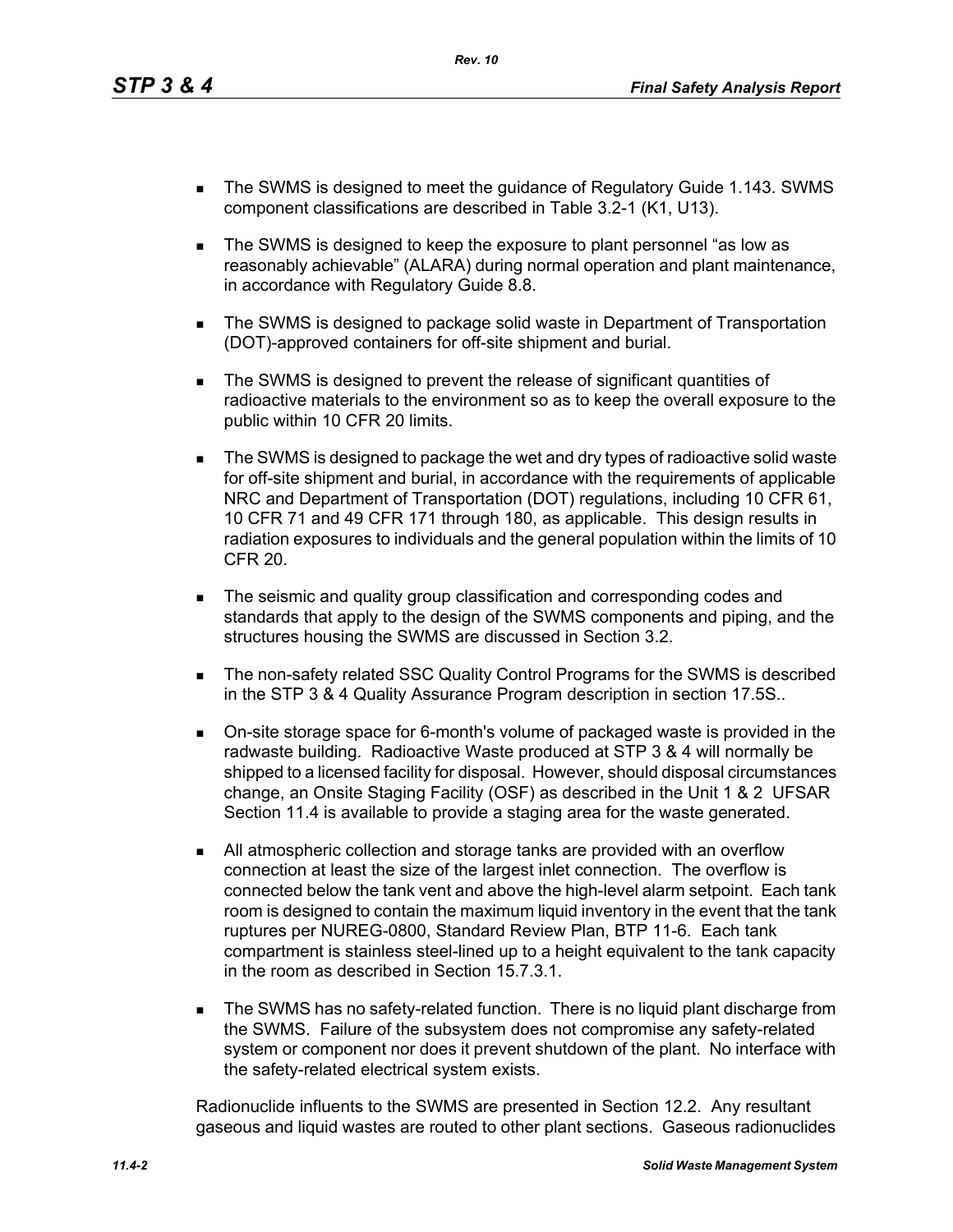from the SWMS are processed by the monitored radwaste building ventilation system. The monitored ventilation system is described in Section 9.4 and Section 11.5. Liquid waste is processed by the monitored LWMS system as described in Section 11.2. Process and effluent radiological monitoring systems are described in Section 11.5.

Section 12.3 describes systems to detect conditions that may result in excessive radiation levels per Title 10 Code of Federal Regulations Part 50, Appendix A, GDC 63. Section 11.5 describes systems to monitor the effluent discharge paths for radioactive material per Title 10 Code of Federal Regulations Part 50, Appendix A, GDC 64.

A description of the SWMS design features addressing 10 CFR 20.1406 requirements for permanently installed systems is in Subsection 11.2.1.2.4. These design features apply to the SWMS permanent equipment and skid mounted mobile units.

The Area Radiation Monitors for the Radwaste Building spent resins and sludge collection subsystem area, dewatering equipment area, DAW and wet solid waste accumulation area, and high activity waste storage area are depicted on Figure 12.3- 41 and discussed in Subsection 12.3.4.

The mobile dewatering processing equipment is located within the radwaste building as shown in Figure 1.2-23c. Effluents from the SWMS (such as dewatering liquid) are treated by the LWMS. Any airborne activity will be processed through the radwaste building exhaust as discussed in subsection 9.4.6.

STP 3 & 4 is responsible, initially and subsequently, for the identification of mobile/portable LWMS connections that are considered non-radioactive, but later may become radioactive through interfaces with radioactive systems; i.e., a non-radioactive system becomes contaminated due to leakage, valving errors or other operating conditions in radioactive systems. STP 3 & 4 uses operating procedures to ensure the guidance and information in Inspection and Enforcement (IE) Bulletin 80-10 (May 6, 1980) is followed. The SWMS mobile systems are not connected to the potable or sanitary water system. All non-radioactive connections (e.g., makeup water for flushing, service air for sluicing process) to the radwaste system (including the mobile system) contain double isolation e.g., check valves and isolation valve to prevent cross contamination of the non-radioactive system.

Subsection 11.2.1.2.4 addresses the design requirements to minimize contamination of the facility and environment, facilitate decommissioning, and minimize the generation of radioactive waste, in compliance with 10 CFR 20.1406. This includes the design requirements for connections that are considered non-radioactive, but later may become radioactive through interfaces with radioactive systems. 'Minimization' is based on good engineering practice, and/or cost benefit analysis to keep waste generation and dose to as low as reasonably achievable.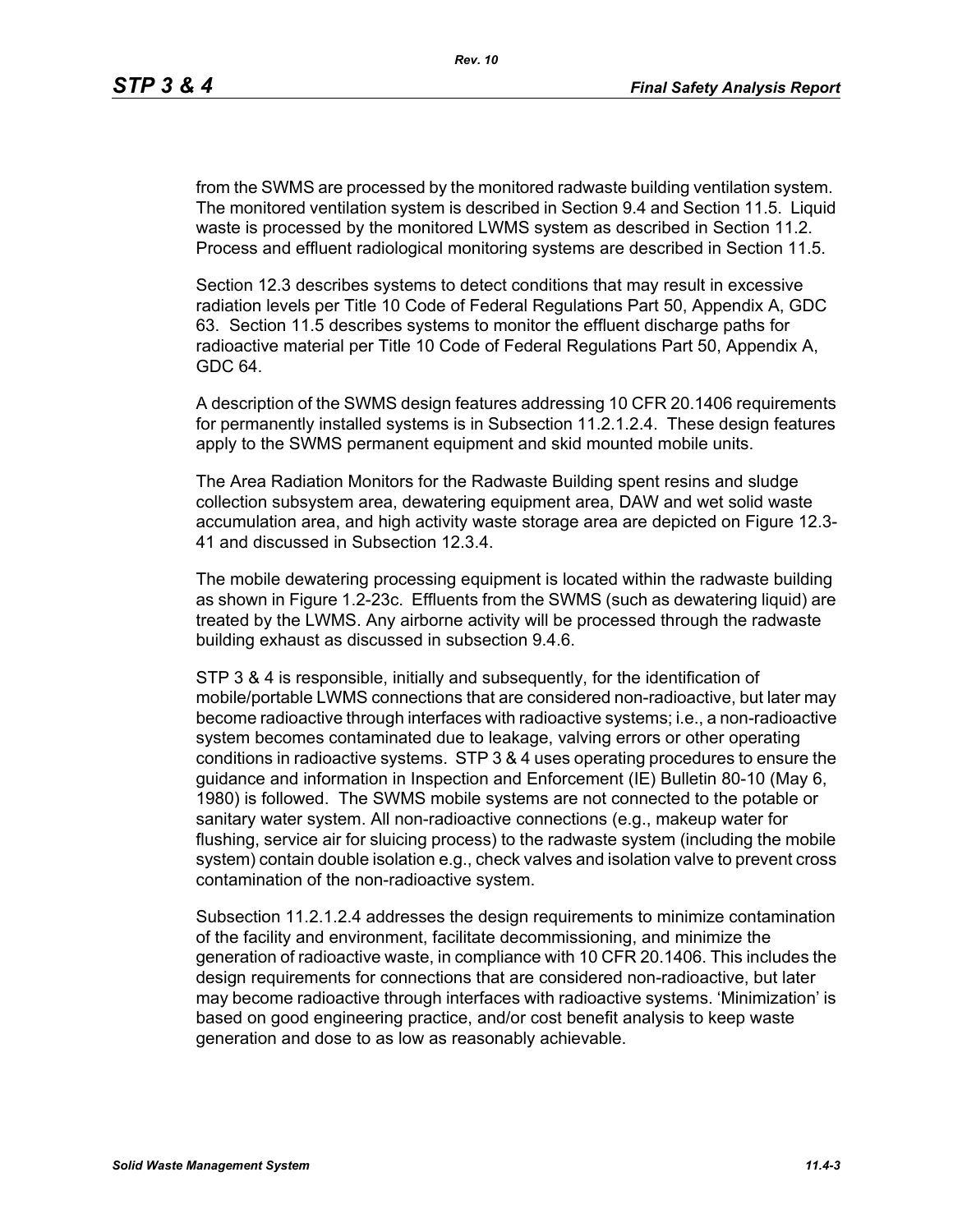# **11.4.2 System Description**

# **11.4.2.1 General Description**

The SWMS controls, collects, handles, processes, packages, and temporarily stores solid waste generated by the plant prior to shipping the waste offsite. The SWMS processes the filter backwash sludge, reverse osmosis rejects, powdered resin sludge and spent resins generated by the Liquid Waste Management System (LWMS), Reactor Water Cleanup System (CUW), the Fuel Pool Cooling and Cleanup System (FPCS), the Suppression Pool Cleanup System and the Condensate Purification System. Contaminated solids such as High Efficiency Particulate Air (HEPA) and cartridge filters, rags, plastic, paper, clothing, tools, and equipment are also disposed of in the SWMS.

The SWMS is capable of receiving, processing, and dewatering the solid radioactive waste inputs for permanent off-site disposal. Liquids from SWMS operations are sent to the appropriate LWMS section for processing as depicted in Figure 11.2-1 and described in Section 11.2.

# **11.4.2.2 System Operation**

# **11.4.2.2.1 General Requirements**

The SWMS complies with Regulatory Guide 1.143, Revision 2, November 2001, as noted in Subsection 11.4.1. The radwaste building is designed to meet the guidance of Regulatory Guide 1.143. Regulatory Guide 1.143, Section 4.1, instructs that the design of radioactive waste management systems, structures and components should follow the direction in Regulatory Guide 8.8. Demonstration of compliance with Regulatory Guide 8.8, Revision 3, June 1978 is located in Subsection 12.1.1.3 and Subsection 12.3.1.

The SWMS consists of four process subsystems described in Subsections 11.4.2.2.2, 11.4.2.2.3, 11.4.4, and 11.4.5.

# **11.4.2.2.2 Spent Resins and Sludges**

The spent resins and sludge collection subsystem collects the filter backwash sludge, reverse osmosis rejects, powdered resin slurry and spent resin into one of the five tanks in accordance with the waste characteristics. The spent resin and sludge tanks are categorized as follows:

- One CUW Backwash Receiving Tank for receiving CUW and FPCS sludge (spent resin) fitted with a filter in its vent line prior to exhaust to the HVAC system.
- **DIE CF Backwash Receiving Tank for receiving the Condensate Polishing System** filter sludge
- One Liquid Waste (LW) Backwash Receiving Tank for receiving the LWMS filter sludge and reverse osmosis rejects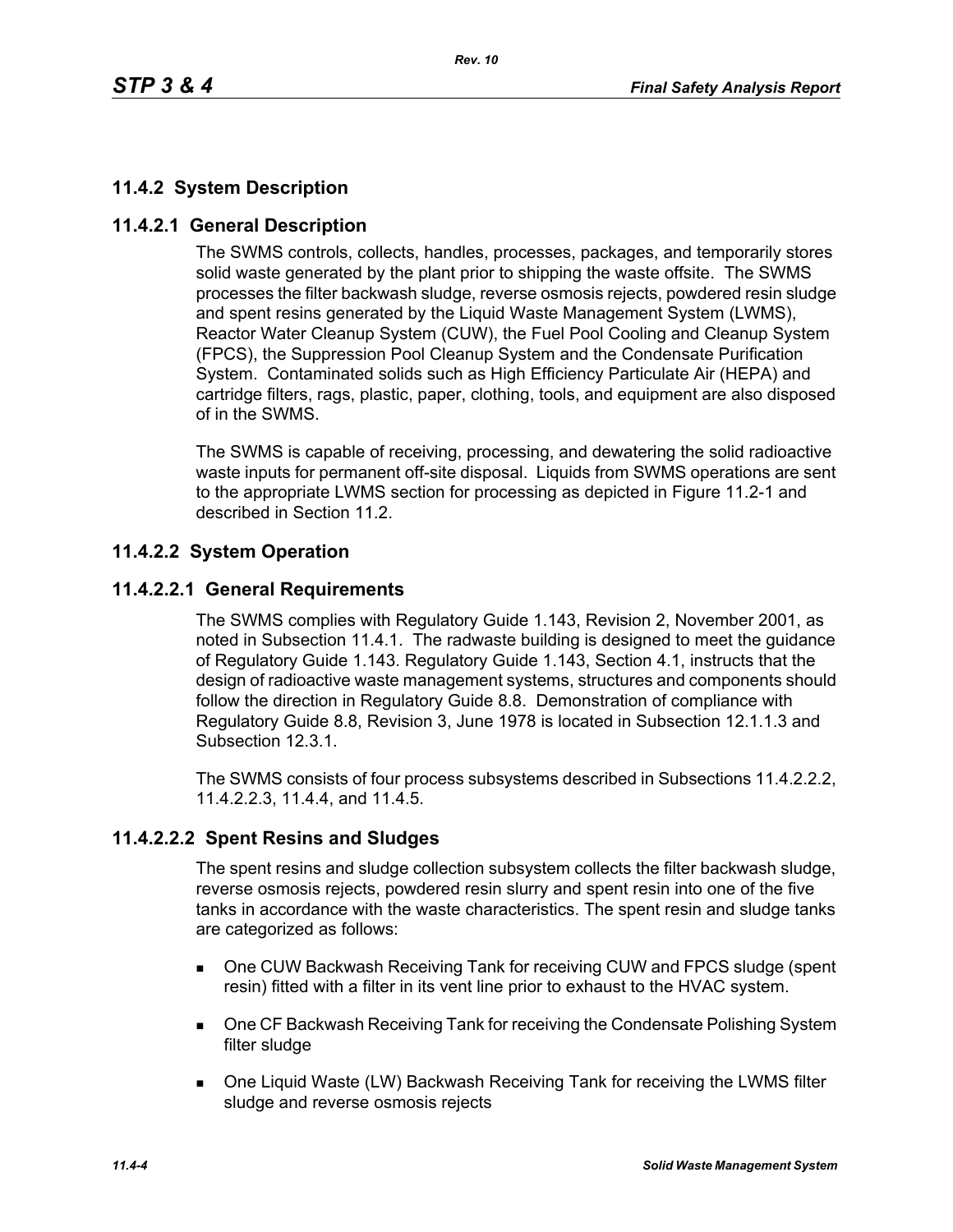**Two Spent Resin Storage Tanks for receiving LWMS spent bead resin and** Condensate Purification System spent bead resin

The capability exists to keep the spent resins from the Condensate Purification System and the spent resins from the LWMS ion exchangers in separate spent resin storage tanks for radioactive decay and storage. Excess water from the spent resin storage tanks is sent to the LCW collector tank or HCW collector tank by a pump. The used condensate polishing resin from the Condensate Purification System may be used in the HCW demineralizer (A) in the high conductivity waste subsystem.

When sufficient spent bead resins have been collected in the spent resin storage tank, they are sent to the mobile dewatering processing subsystem via the spent resin slurry pump. When condensate spent bead resins have been collected in the spent resin storage tank, they are mixed via the spent resin slurry pump and sent to the HCW demineralizer (A) for reuse or to the mobile dewatering processing subsystem via the spent resin slurry pump.

The sludges from the Reactor Water Cleanup (CUW) System, the Fuel Pool Cooling and Cleanup System, the Suppression Pool Cleanup System are collected in the CUW backwash receiving tank. The filter backwashings from the Condensate Polishing System are collected in the CF backwash receiving tank. The sludges from the LWMS are collected in the LW backwash receiving tank. Sludges from powdered resins are transferred to two phase separators.

The capability exists to keep the higher activity sludges and the lower activity sludges in two separate phase separators. The segregation of the high activity sludge and low activity sludge in the phase separators is maintained by administrative control. Excess water from the phase separators is sent to the LCW collector tank or HCW collector tank by a pump.

The two phase separators receive suspended solid slurries from the CUW backwash receiving tank, the CF backwash receiving tank, and the LW backwash receiving tank. The suspended solids are allowed to settle and the residual water is transferred by the phase separator decant pump to the LCW collector tanks or HCW collector tanks for further processing. When sufficient sludges have been collected in the tank, the sludges are mixed and sent to the mobile wet solid waste processing subsystem by the slurry/recirculation sludge pump.

During transfer operations of the spent bead resins, the powdered spent resin slurries and the sludges, the suspended solids are kept suspended by the recirculating process to prevent the suspended solids from agglomerating and possibly clogging lines. Flush connections are provided to prevent resin or slurry possibly clogging of the lines after transfer operations.

The LW backwash receiving tank receives suspended solid slurries from such streams as the filter backwashes and rejects from the reverse osmosis units of the LWMS mobile systems. When sufficient waste has been collected in the tank, the waste is sent to the mobile dewatering processing subsystem by the LW backwash transfer pump or to the phase separator. The rejects from the mobile reverse osmosis system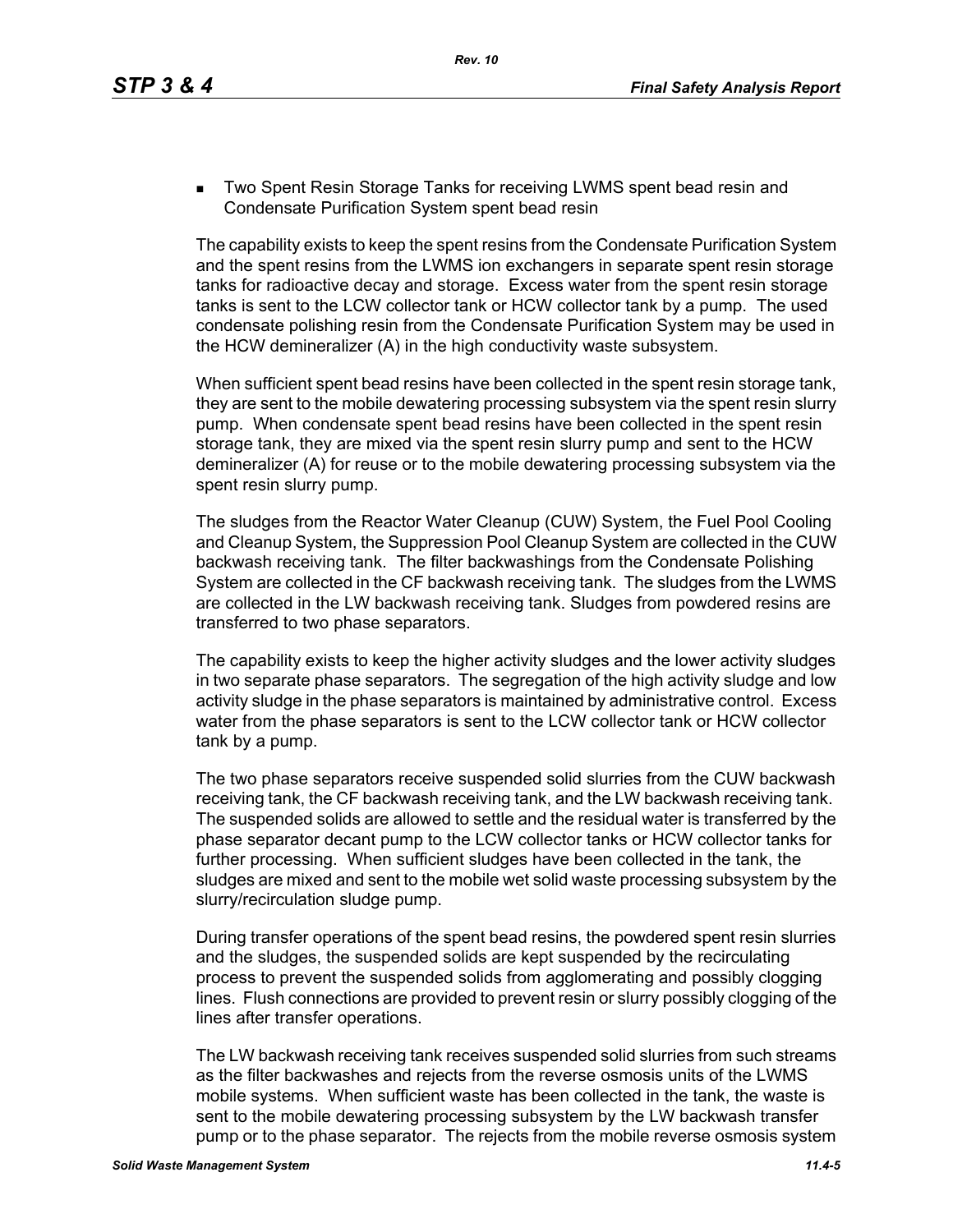of the LWMS collected in the LW backwash receiver tank may be sent to the HCW demineralizer (A) by the LW backwash transfer pump to be treated using the condensate resin prior to disposal.

#### *Mobile Dewatering Processing Subsystem*

The mobile dewatering processing subsystem consists of a dewatering station for high activity sludge and a dewatering station for low activity spent resin and sludge. An empty high integrity container (HIC) is lifted off of a transport trailer and placed in each empty dewatering station. The tractor/trailer may then be released. The HIC closure lid is removed and placed in a laydown area. Spent cartridge filters may be placed in the HIC at this point, if not shipped in separate containers.

Next, the fill head is positioned over the HIC with a crane. The fillhead assembly is provided with a level detection system, a camera and light assembly, a mechanical level indicator and a temperature measurement. The fill head closed circuit television camera allows for remote viewing of the fill operation. The level detection system will automatically close the waste control valve on high level. The HIC is then filled with designated wet solid waste. The capability to obtain samples during the fill operation is provided. A radiation monitor on the transfer line to the HIC allows for the monitoring of the dose rate of the slurry being added to the HIC.

Excess water is removed from the HIC and sent by a pump to the HCW collector tank that is in the receiving mode. Sufficient water is removed to ensure there is very little or no free standing water left in the HIC to meet burial site or offsite processors waste acceptance criteria. Drying of the HIC contents may also be performed with heated air or pressure reduction. Condensate from drying is drained to the LWMS. The HICs are vented to the radwaste building HVAC system.

The fill head is then removed and placed in a laydown area. The closure head is then placed on the HIC. The HIC is inspected to insure the surface is clean before it is moved to the temporary storage area. The HIC is provided with a passive vent to prevent gas buildup. Radiation shielding is provided around the HIC stations.

The estimated annual shipped waste volumes from processing wet solid wastes are presented in Table 11.4-3. The mobile dewatering processing subsystem is connected to the SWMS tanks and pumps as shown in Figure 11.2-2 (Sheet 17 of 36).

# **11.4.2.2.3 Dry Active Waste (DAW)**

Dry solid wastes consist of air filters, miscellaneous paper, rags, etc., from contaminated areas; contaminated clothing, tools, and equipment parts that cannot be effectively decontaminated; and solid laboratory wastes. The off gas system activated carbon is rejuvenated by the off gas system and does not normally generate dry solid waste. Project specific actions will be developed regarding the removal, replacement, and processing of off gas activated carbon in the unlikely event that significant quantity of off gas system activated carbon requires replacement during the life of the plant. The activity of much of the dry solid wastes is low enough to permit handling by contact. These wastes are collected in containers or bags located in appropriate areas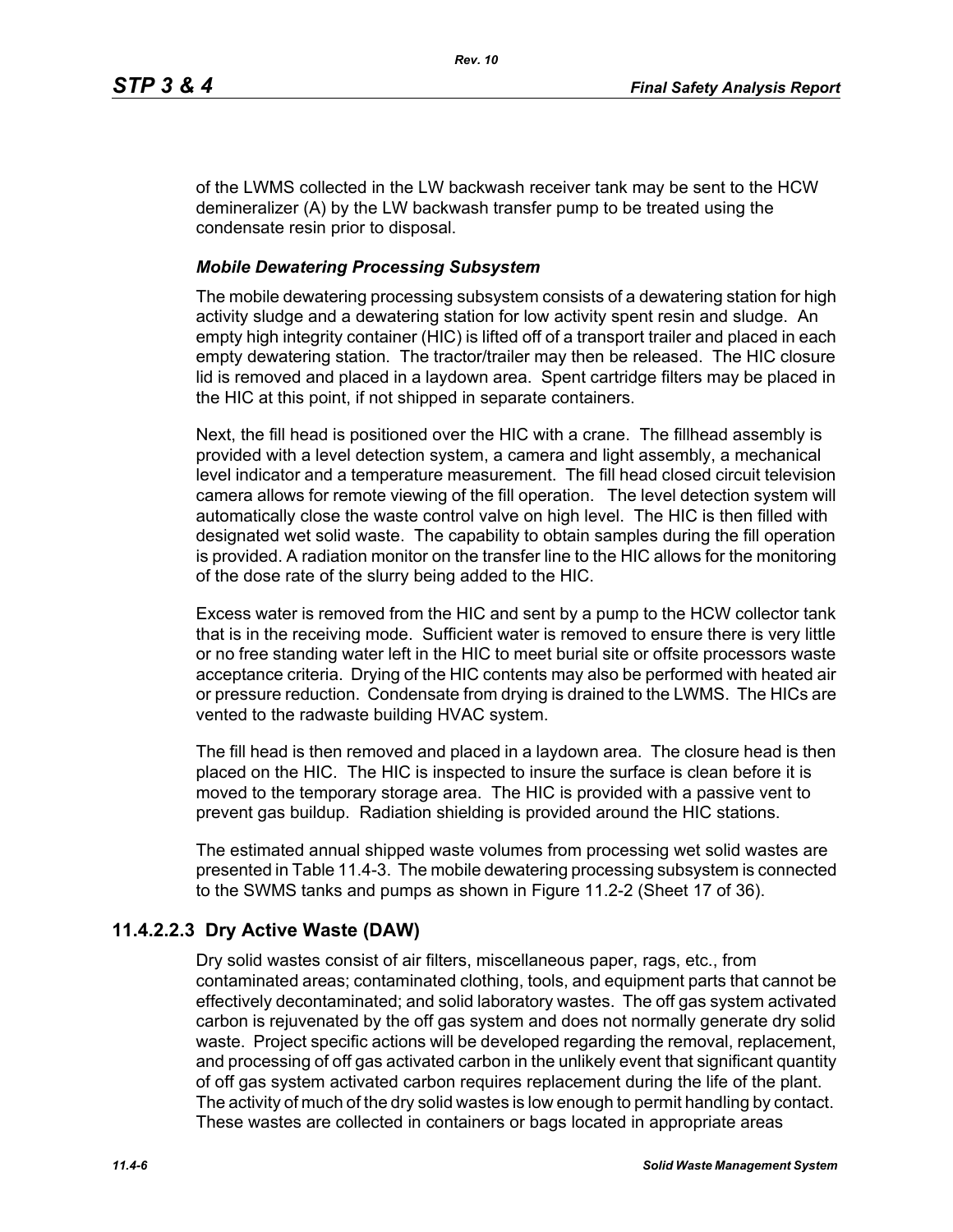throughout the plant, as dictated by the volume of wastes generated during operation and maintenance. The filled containers or bags are sealed and moved to controlledaccess enclosed areas for temporary storage.

Most dry waste is expected to be sufficiently low in activity to permit temporary storage in unshielded, cordoned-off areas. Dry Active Waste (DAW) is sorted and packaged in a suitably sized container that meets DOT requirements for shipment to either an offsite processor or for ultimate disposal. The DAW is normally separated into three categories: non-contaminated wastes (clean), contaminated metal wastes, and the other wastes, i.e., clothing, plastics, HEPA filters, components, etc. Higher dose rate DAW is separated from other DAW to reduce dose during handling and facilitate shipment of shielded containers. Non-contaminated (clean) materials identified during the sorting process are removed for plant reuse or general debris disposal.

In some cases, large pieces of miscellaneous waste are packed into larger boxes. Because of its low activity, this waste can be stored until enough is accumulated to permit economical transportation to an off-site burial ground for final disposal.

The capability exists to bring a shipping container into the radwaste building truck bay. Bagged DAW can be directly loaded into the shipping container for burial or processing in off-site facilities. A weight scale is provided to ensure optimum shipping/disposal weight of the shipping container.

Cartridge filters that are not placed in HICs are placed in suitability-sized containers meeting DOT requirements.

The estimated shipped waste volumes from processing DAWs are presented in Table 11.4-3.

# **11.4.2.2.4 Environmental and Exposure Control**

During the operation of the wet waste processing and dewatering equipment, the individual component vent systems assure that dust or contaminated air are not released to the work spaces.

# **11.4.2.2.5 Malfunction Analysis**

The process system is protected from component failure and operator error through a series of safety measures. These safety measures include:

- **EXECT** Verification that the fillhead dewatering assembly is properly covering the container prior to start of filling and dewaterign process
- $\blacksquare$  High level alarm with automatic waste control valve shutoff
- Remote viewing of the container during filling and dewatering processes using a camera and light assembly
- Verification of the waste radiation dose rate using a radiation monitor on the transfer line to the container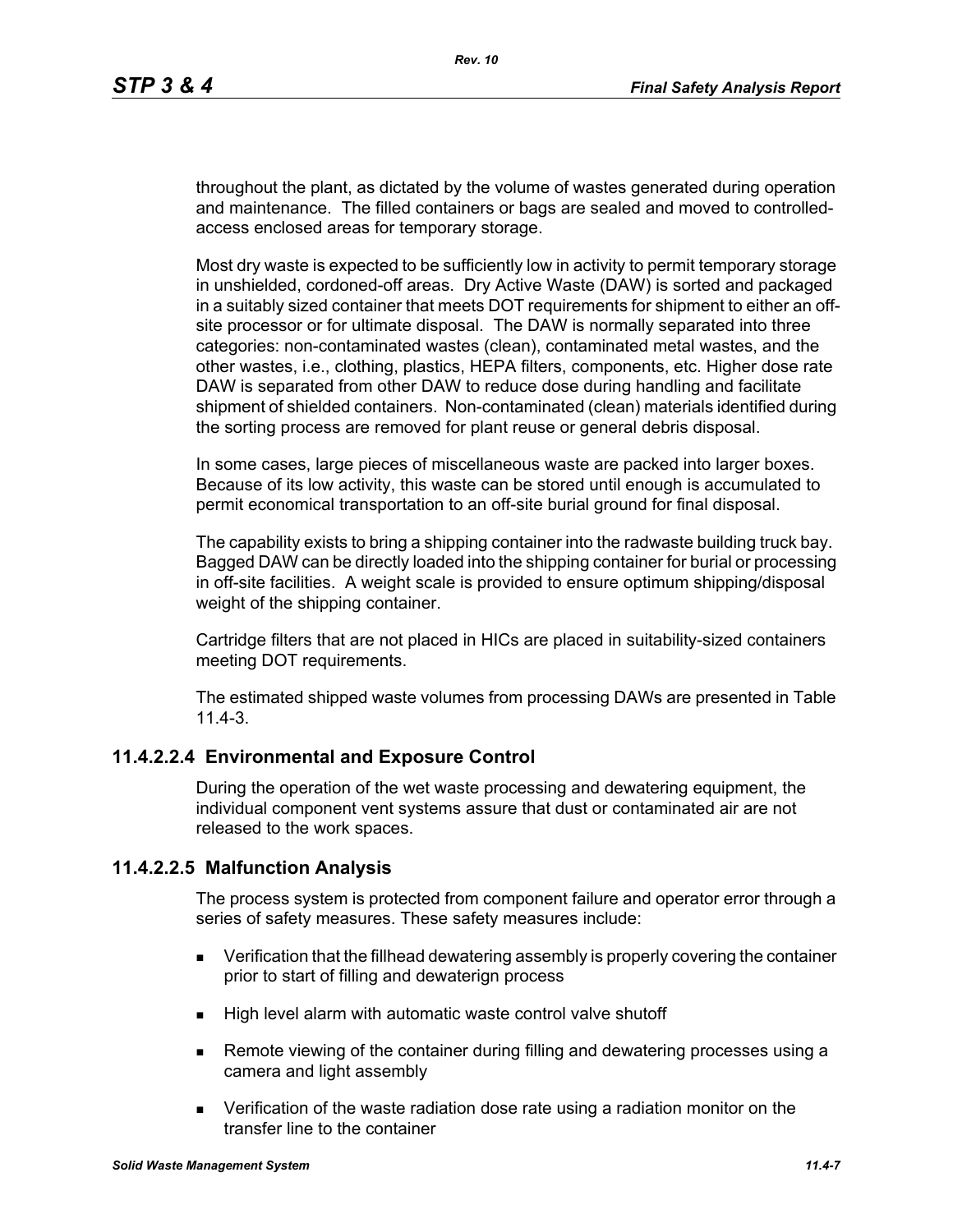# **11.4.2.2.6 Shipment**

Waste is classified as A, B, or C and meet the requirements of the waste treatment facility or repository per 10 CFR 61.55 and 61.56. The packaging and shipment of radioactive solid waste for disposal will be in compliance with 10 CFR 20 Appendix G and 49 CFR 173, Subpart I. The expected annual volumes of solid radioactive waste to be shipped offsite for each unit are estimated in Table 11.4-3. The number and types of containers required to ship this volume of waste are estimated in Table 11.4-6. Specific container types are determined by STP 3 & 4 operating procedures and may be different from the containers identified in Table 11.4-6. It is expected that all of the dry waste and more than 90% of the wet waste will be Class A waste. The remaining waste will be Class B waste. Number of shipments is determined by STP to support plant operations.

# **11.4.2.2.7 Contingencies for Class B and C Wastes**

It is expected that Class B and C wastes will constitute about 5% of the low level radioactive waste (LLRW) that will be generated by the plant, with the balance being Class A waste (with small amounts of greater than Class C wastes that are subject to separate disposal provisions). As of July 1, 2008, the LLRW disposal facility in Barnwell, South Carolina is no longer accepting Class B and C waste from sources in states such as Texas that are outside of the Atlantic Compact. However, the disposal facility in Clive, Utah, is still accepting Class A waste from out of state.

STP 3 & 4 plans to load fuel in 2015 and begin operation no earlier than 2016 and therefore will not be generating Class B and C waste until then. Typically it takes about a year after fuel load before a sufficient quantity of B/C waste is generated to warrant a shipment for disposal. By that time, it is probable that a commercial disposal facility for the Texas Compact will be available to accept Class B and C waste from sources in Texas. In particular, in 2004, Waste Control Specialists applied for a license from the Texas Commission on Environmental Quality (TCEQ) to develop a disposal facility in Andrews County, Texas for Class A, B and C waste.

However, in the event that there are no disposal facilities that will accept Class B and C wastes from sources in Texas at the time the plant begins operation, there are several options available for storage of such waste pending shipment offsite once a disposal facility becomes available:

 As provided in the Section 11.4.1.2, STP 3 & 4 Radwaste Building is designed to have 6 months of storage capacity for LLRW. Since Class B and C waste constitute only about 5% of the total LLRW, the Radwaste Building has about 10 years of safe storage capacity if it used solely for storage of Class B and C waste and if Class A waste is promptly shipped offsite. Also the waste tables in Section 11.4 are not based on a volume reduction (VR) process. Hence it is possible to extend this storage time frame by utilizing commercially available off-site waste processors. For example a VR of 8 to 10 is presently being achieved for resins.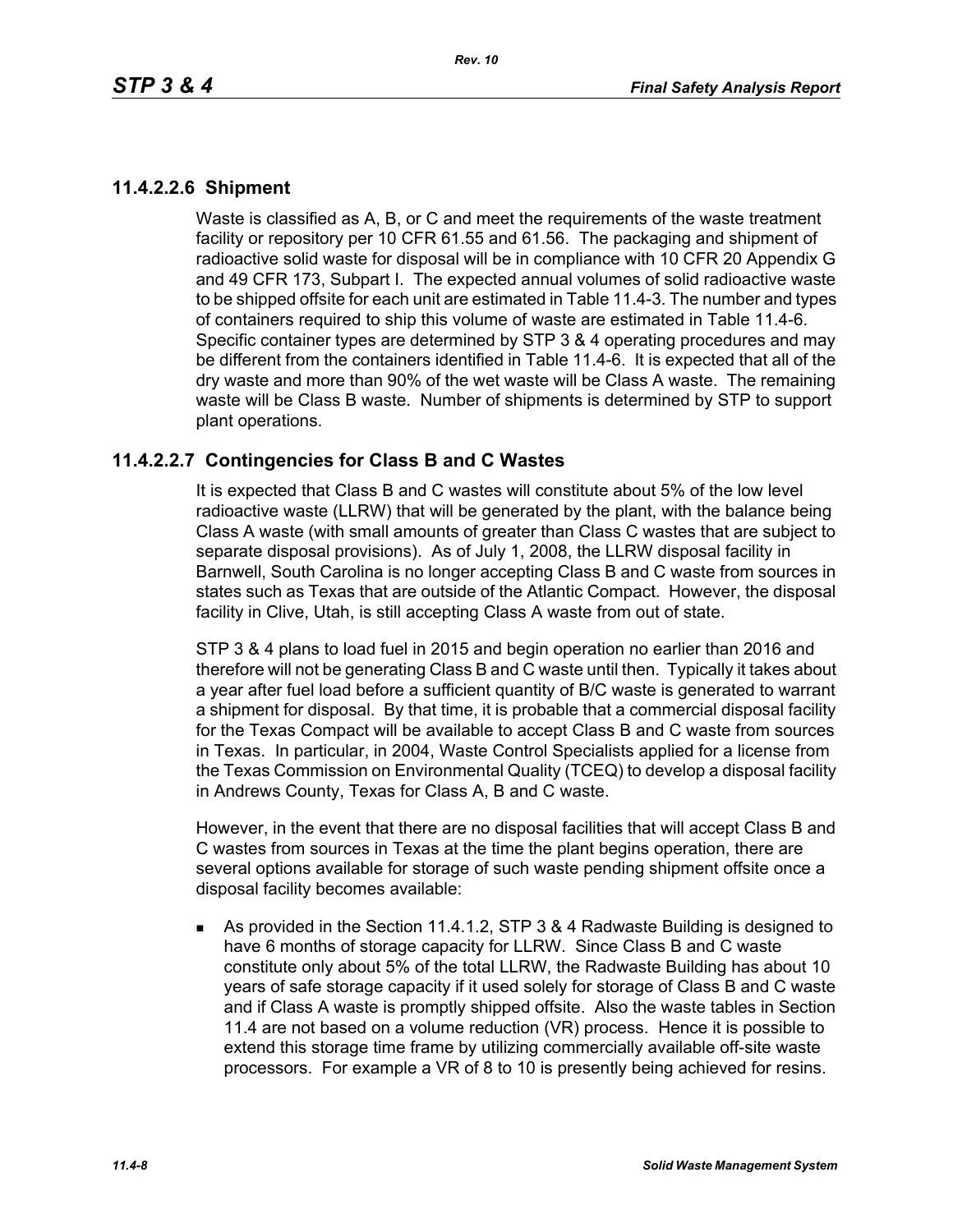- As provided in Section 11.4.1.2, STP 1 & 2 have an Onsite Staging Facility (OSF) that could be used to store waste from STP 3 & 4 if that should become necessary. As explained in the Section 11.4.2.3.2 of the STP 1 & 2 UFSAR, the OSF has a 5 year LLRW storage capacity for Units 1 and 2. If that storage capacity were to be devoted to Class B and C waste, the OSF would have approximately 100 years of safe storage capacity for two units or 50 years for four units, assuming that Class A waste is shipped offsite in the normal course of business. Just as explained above, the storage duration could be extended by utilizing VR.
- If still additional storage capacity were eventually to be needed, STP 3 & 4 could construct storage facilities in accordance with applicable NRC guidance, such as Regulatory Issue Summary (RIS) 2008-12, Considerations for Extended Interim Storage of Low-Level Radioactive Waste by Fuel Cycle and Materials Licenses, and NUREG 0800 Section 11.4.

If STP 3 & 4 were to need to store Class B and C waste for an extended period of time, it would implement the provisions of RIS 2008-12 and NUREG 0800 Section 11.4.

# **11.4.3 COL License Information**

# **11.4.3.1 Plant-Specific Solid Radwaste Information**

The following site-specific supplement addresses COL License Information Item 11.3.

- *(1)* STP 3 & 4 do not utilize an incinerator system.
- *(2)* The wet waste solidification process and the spent resin and sludge dewatering process will result in products that comply with 10 CFR 61.56 for STP 3 & 4 as provided in Radioactive Waste Process Control Program (PCP). The site PCP utilized by Units 1 & 2 is provided with the COL application, and will be implemented by Units 3 & 4. The latest revision will be provided as per the schedule in Table 13.4S-1. The PCP will incorporate the guidance from NEI 07-10A, "Generic FSAR Template Guidance for Process Control Programs (PCP)".
- *(3)* Establishment and implementation of a process control program (PCP) for the dewatering processing of the spent resins and filter sludges for STP 3 & 4 is provided in Radioactive Waste Process Control Program (PCP). The site PCP utilized by Units 1 & 2 is provided with the COL application, and will be implemented by Units 3 & 4. The latest revision will be provided as per the schedule in Table 13.4S-1. The PCP will incorporate the guidance from NEI 07-10A, "Generic FSAR Template Guidance for Process Control Programs (PCP)".
- *(4)* On-site storage space for 6-months volume of packaged waste is provided. Packaged waste includes HICs, shielded filter containers and 55-gallon (200 liter) drums and boxes as necessary. The projected 6-months solid waste containers required to be stored on-site in the radwaste building are summarized in Table 11.4-6. The on-site storage area in the Radwaste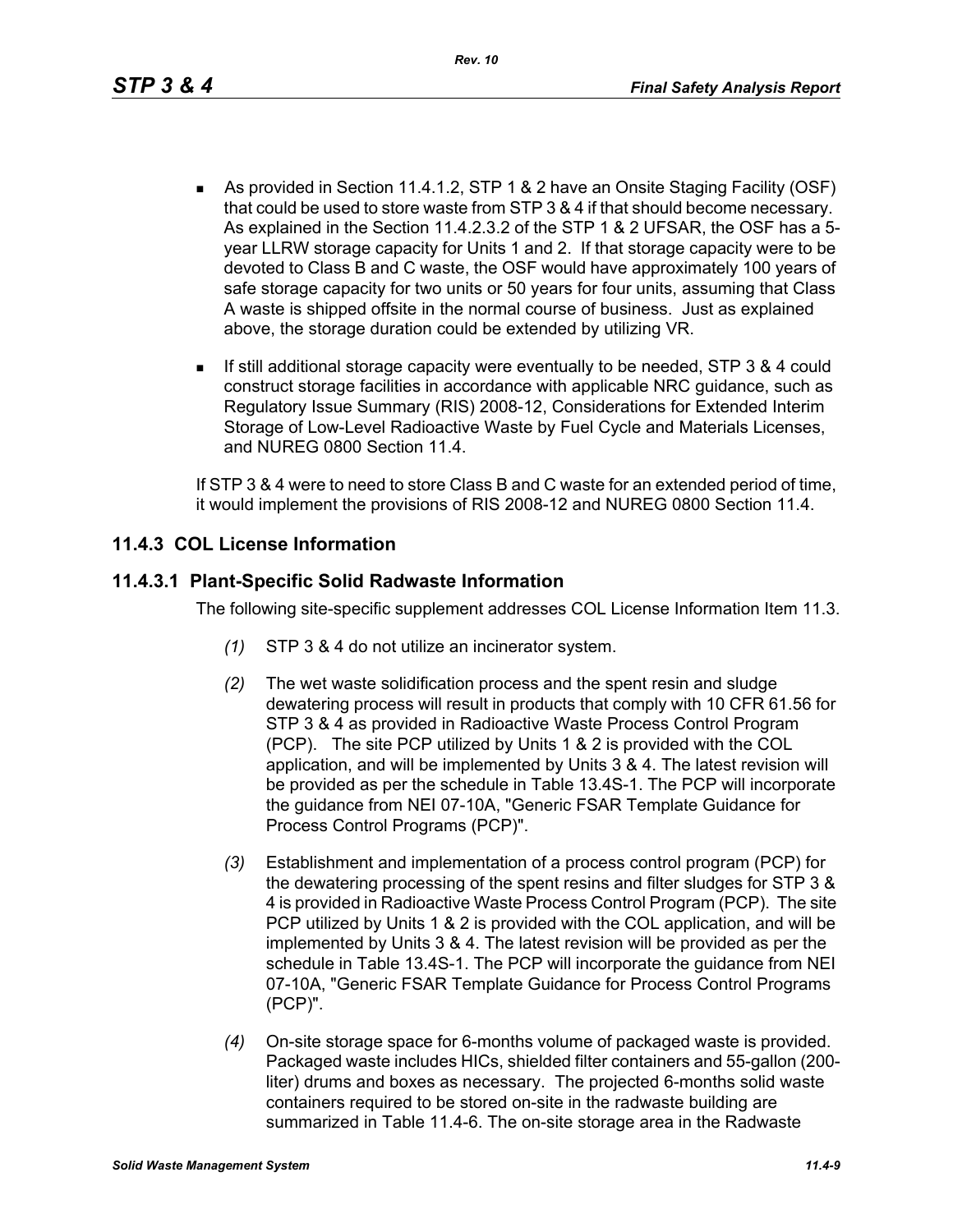Building is located along the left or west wall of the truck bay area shown in Figure 1.2-23c. Moveable shielding is used to shield the high activity containers located in the on-site storage area.

- *(5)* Radioactive waste shipping packages meet the requirements in 10 CFR 71 for STP 3 & 4 as provided in the plant radiation protection program as described in Section 12.5.3.
- *(6)* Based on the as-built design, set points for the liquid discharge radiation monitor are established in Section 11.5

# **11.4.4 Mixed Waste Processing**

STP 3 & 4 is not expected to generate any mixed waste. The mixed waste volumes generated and shipped, if any, are anticipated to be less than or equal to the volumes provided in Table 11.4-3. If mixed waste is generated, it will be collected primarily in 55-gallon collection drums and sent offsite to an appropriately permitted vendor processor. However, should circumstances dictate the storage or disposal of larger quantities of mixed waste, other approved containers, such as HICs, or use of multiple approved containers can be used. Storage and disposal of mixed waste will be in accordance with the facility's NRC license, DOT transportation regulations, EPA mixed waste regulations, state and local regulations and associated permits.

# **11.4.5 Detailed System Component Description**

The major components of the SWMS are as follows:

#### **11.4.5.1 Pumps**

Typically three types of pumps are utilized in the SWMS.

The SWMS process pumps are usually centrifugal or progressive cavity pumps constructed of materials suitable for the intended service. Air-operated diaphragm type pumps are generally utilized in dewatering stations.

Pump codes for the SWMS are per RG 1.143 guidance as shown in Table 11.2-1.

# **11.4.5.2 Tanks**

Tanks are sized to accommodate a sufficient volume of waste sludges or spent resin to fill a HIC. The SWMS tanks are sized for normal plant waste volumes with sufficient excess capacity to accommodate equipment downtime and expected maximum volumes that may occur. Each phase separator is capable of accommodating at least 60 days of waste generation at normal generation rates of powdered resins from the CUW system, FPC System, and the Suppression Pool Cleanup System. Each spent resin storage tank is capable of accommodating at least 30 days of waste generation at normal generation rates of spent resins from the Condensate Polishing System and the LWMS. The LW backwash receiving tank is capable of accommodating at least 30 days of waste generation at normal generation rates of slurries (filter backwashing and reverse osmosis reject) from the LWMS. Table 11.4-5 includes the holdup times for the phase separators, LW backwash receiving tank and the spent resin storage tanks.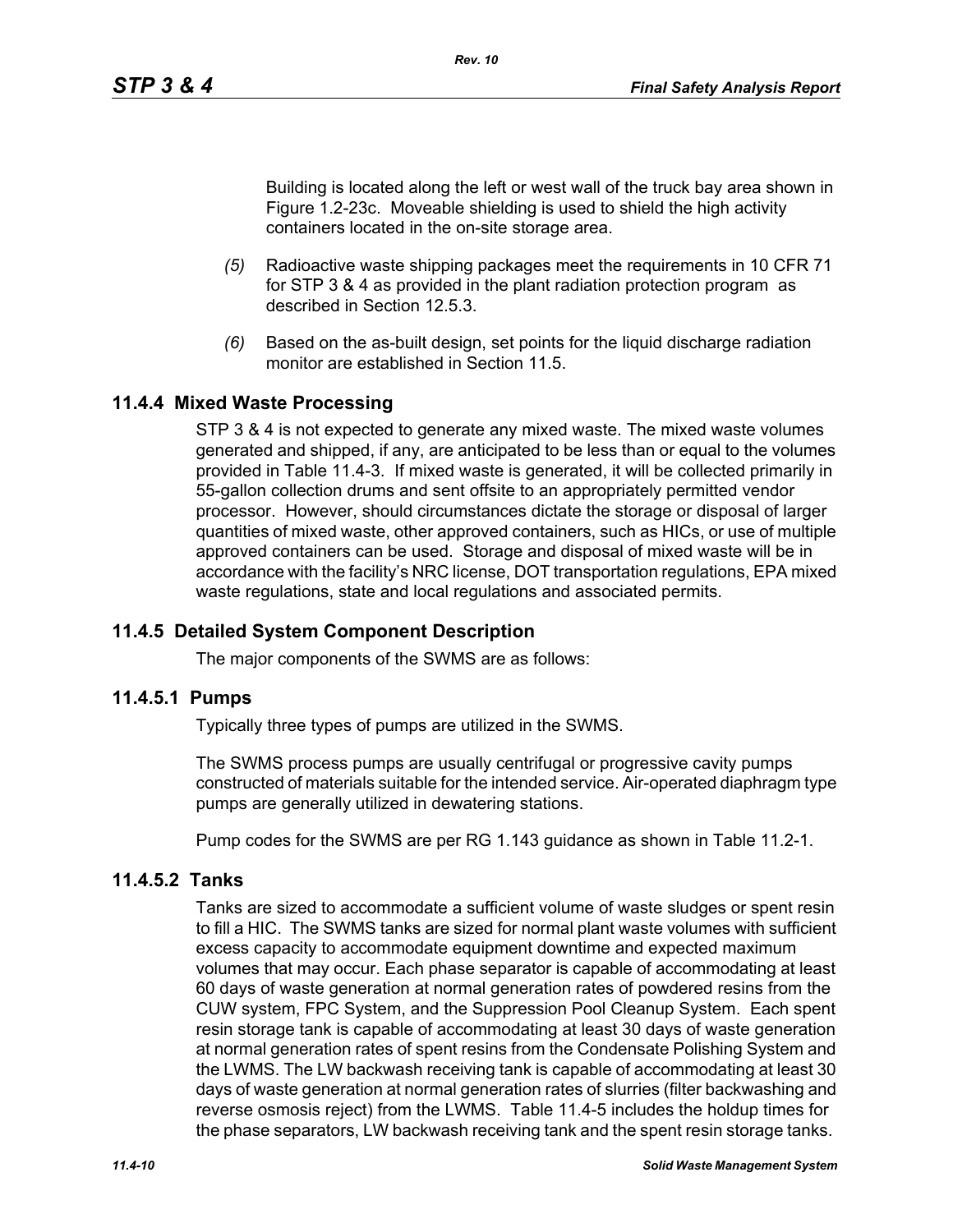The tanks are constructed of stainless steel to provide a low corrosion rate during normal operation. They are provided with mixing eductors and/or air spargers. The capability exists to sample all SWMS tanks. All SWMS tanks are vented through a filtration unit and the exhausted air is eventually discharged via the radwaste building HVAC system into the plant vent.

Each collection tank compartment is designed to contain the maximum liquid inventory in the event that the tank ruptures. Each collection tank compartment is steel-lined up to a height equivalent to the tank capacity in the room as described in Section 15.7.3.1.

The vent and overflow nozzles of the spent resin tank are equipped with fine mesh screens to minimize spread of particulate contamination to the radwaste tank vent system.

Tank codes for the SWMS are per RG 1.143 guidance as shown in Table 11.2-1.

# **11.4.5.3 Piping**

Piping used for hydraulic transport of slurries such as ion exchange resins, filter backwash (sludge), and waste tank sludge are specifically designed to assure troublefree operation. Pipe flow velocities are sufficient to maintain a flow regime appropriate to the slurry being transported (ion exchange resins, filter backwash, or tank sludge). An adequate water/solids ratio is maintained throughout the transfer. Slurry piping is provided with manual and automatic flushing with a sufficient water volume to flush the pipe clean after each use, i.e., at least two pipe volumes.

Piping codes for the SWMS are per RG 1.143 guidance as shown in Table 11.2-1.

# **11.4.5.4 Venting**

Exhaust ventilation is described in Section 9.4.

#### **11.4.5.5 Mobile Dewatering Processing Subsystem**

The radwaste treatment systems include modular mobile system skids that are designed to be readily replaced during the life of the plant. In-plant supply and return connections from permanently installed equipment to the mobile system are provided to ensure operational flexibility.

The mobile subsystem consists of equipment modules, with subcomponents, piping and instrumentation and controls necessary to operate the subsystem. Components are in module(s) designed for installation and replacement due to component failure and/or technology upgrade. The modules include shielding required between the radiation sources of the modules and access and service areas in the radwaste building. The modules are permanently installed in the radwaste building.

The SWMS mobile dewatering processing system is located in the Liquid Waste Treatment System bay area of the radwaste building to allow truck access and mobile system skid loading and unloading. Modular shield walls are provided in the RW to allow shield walls to be constructed, as necessary, to minimize exposure to personnel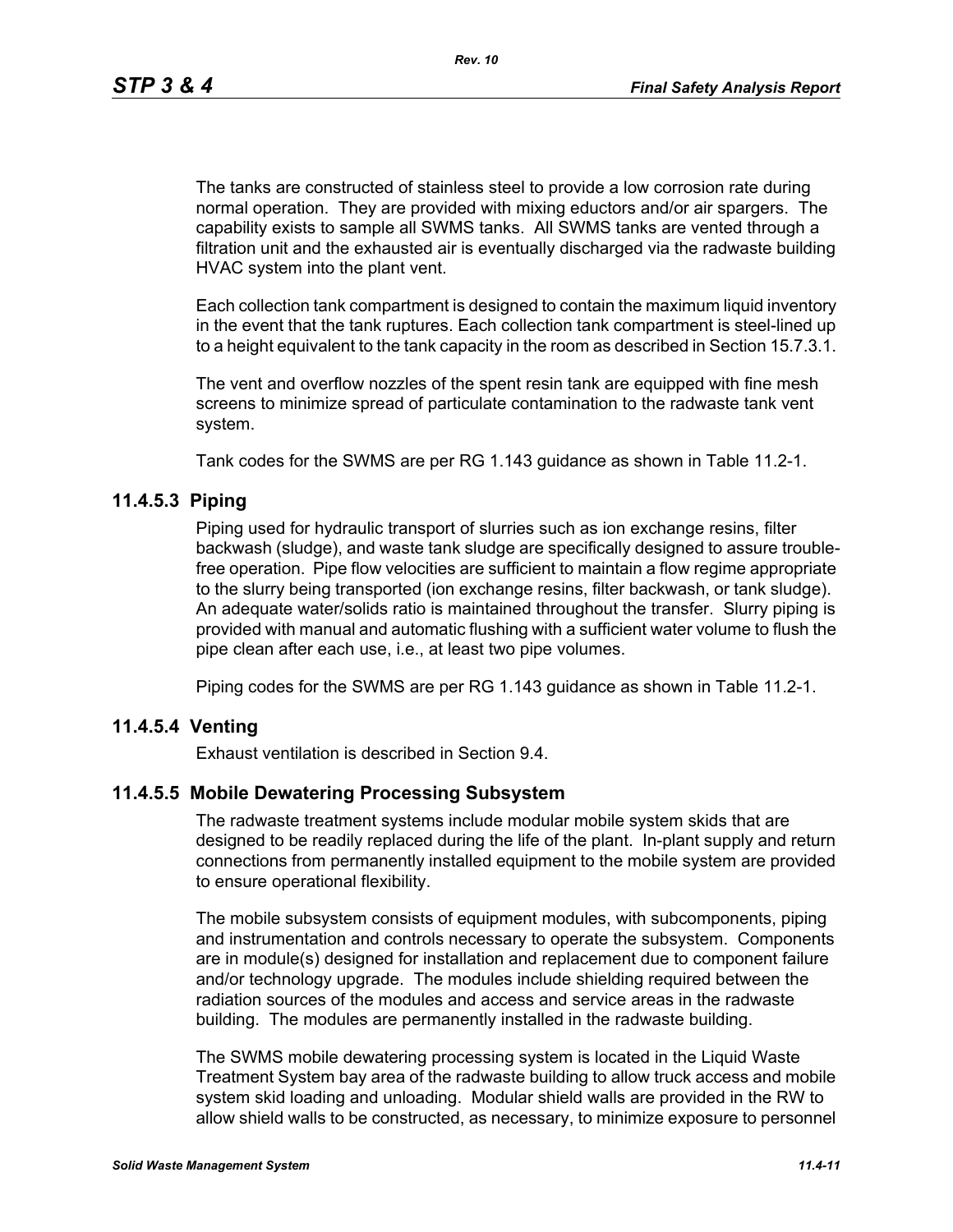during operation and routine maintenance. Solid radwaste processing is performed using mobile dewatering processing subsystem.

The mobile dewatering processing subsystem is comprised of dewatering fillhead assembly, dewatering pump skid, *waste* control valves, control console and dewatering container. The fillhead assembly is provided with a level detection system, a camera and light assembly, a mechanical level indicator and a temperature measurement. The dewatering containers include both HICs and carbon steel liners. The containers internal design includes elaborate filtration arrays, for dewatering the varying resin and filtration media. The mobile dewatering processing equipment is anticipated to be modernized as more effective technologies are discovered and proved throughout the life of plant operation. To effect this modernization, the various systems, structures and components associated with the mobile dewatering processing system may be grouped or associated on or in skids or assemblies, including ancillary equipment such as instrumentation, electrical components, mounting connections. The mobile dewatering processing subsystem is connected to the SWMS tanks and pumps as shown in Figure 11.2-2.

Solid waste system permanent equipment (tanks and pumps) is described throughout Section 11.4. Liquid waste processing is described in Section 11.2. Ventilation is described in Section 9.4. Instrumentation requirements are described in Section 11.4.5.

# **11.4.6 Testing and Inspection Requirements**

The SWMS is tested during the preoperational test program as discussed in 14.2.12.1.75. The SWMS equipment will be performance tested to demonstrate conformance with design process capabilities. An integrity test is performed on the system upon completion.

Provisions are made for periodic inspection of major components to ensure capability and integrity of the systems. Display devices are provided to indicate parameters (such as process radiation levels) required in routine testing and inspection.

# **11.4.7 Instrumentation Requirements**

The SWMS is operated and monitored from the radwaste control room or local operating stations within the facility. Major system parameters, i.e., tank levels, process flow rates, etc., are indicated and alarmed to provide operational information and performance assessment. Priority system alarms (such as process radiation levels) are repeated in the main control room. Instruments, including back flushing provisions, are located in low radiation areas when possible, as described in Section 12.3. These back flushing provisions are designed with the guidance of IE Bulletin 80- 10.

Requirements for sampling are set forth in Subsection 9.3.2.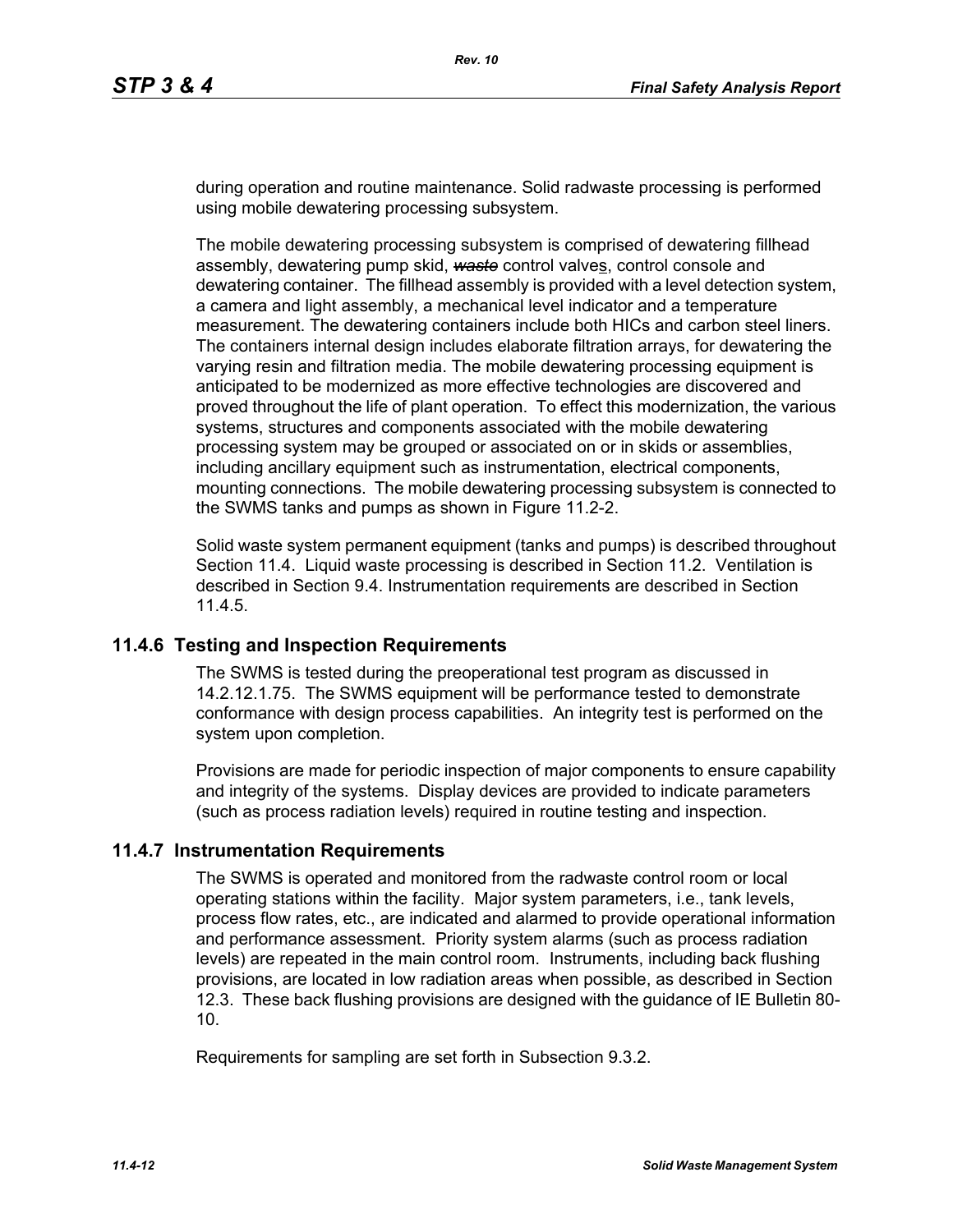# **11.4.8 References**

11.4-1 ANSI 55.1 –July 28, 1992, American National Standard for Solid Radioactive Waste Processing System for Light Water Reactor Plants.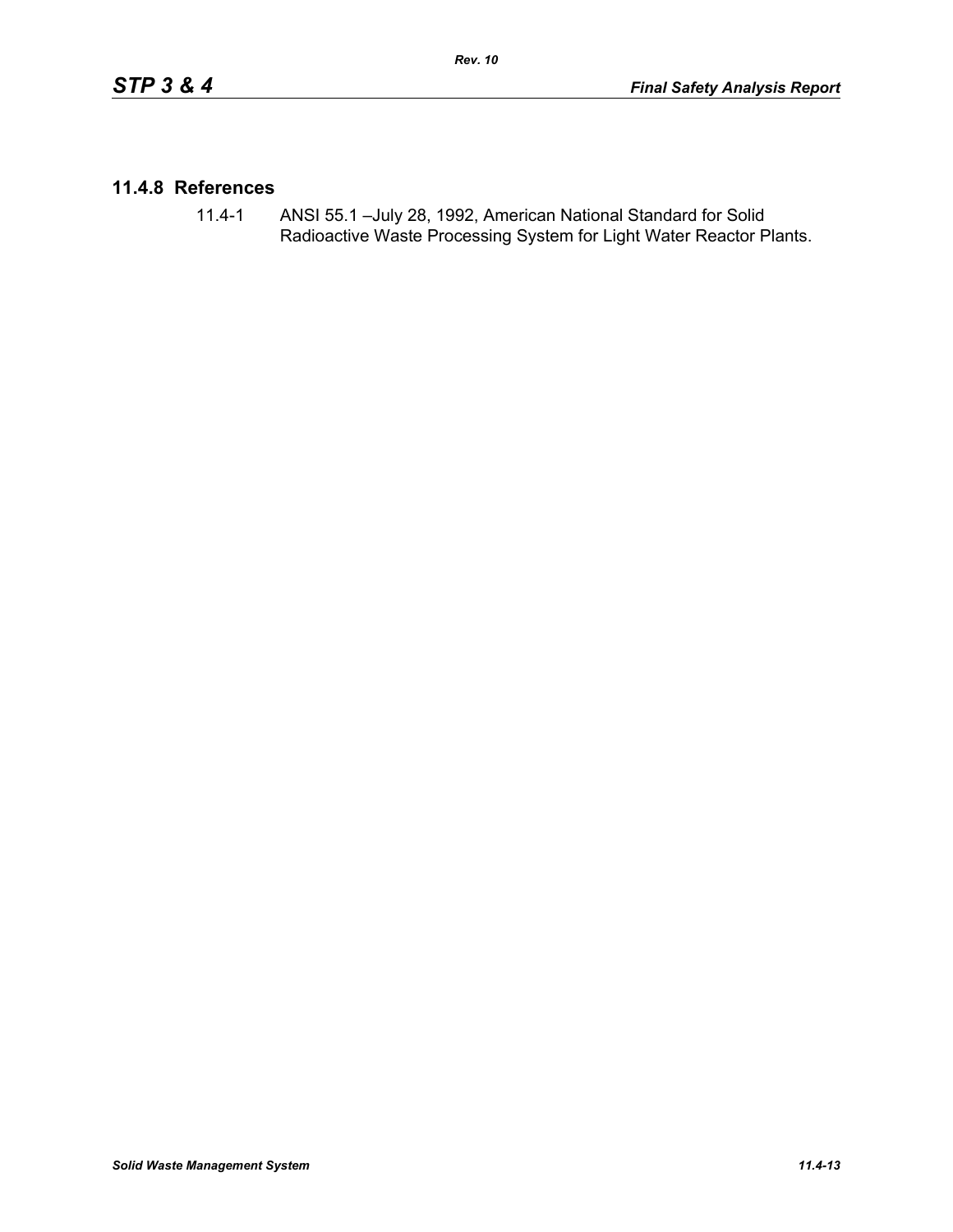| Table 11.4-1 Expected Waste Volume Generated Annually by Each "Wet" Solid Waste and |
|-------------------------------------------------------------------------------------|
| <b>Tank Capacities</b>                                                              |

| <b>Wet Waste Source</b>                        | Volume Generated (m <sup>3</sup> /yr) | <b>Typical Waste Classification</b> |
|------------------------------------------------|---------------------------------------|-------------------------------------|
| CUW F/D sludge <sup>(a)</sup>                  | 4.7                                   | B                                   |
| FPC F/C sludge $(a)$                           | 1.8                                   | В                                   |
| Condensate Filter sludge <sup>(a)</sup>        | 4.6                                   | A                                   |
| LCW Filter B sludge <sup>(b)</sup>             | 0.6                                   | A                                   |
| HCW Filter B sludge(b)                         | 2.4                                   | A                                   |
| HCW Filter A sludge <sup>(e)</sup>             | 1.4                                   | А                                   |
| HCW Reverse Osmosis Unit Reject <sup>(b)</sup> | 73.0                                  | A                                   |
| Condensate Demineralizer resin <sup>(c)</sup>  | 18.0                                  | A                                   |
| LCW Demineralizer resin <sup>(d)</sup>         | 1.8                                   | A                                   |
| HCW Demineralizer resin <sup>(d)</sup>         | 1.8                                   | A                                   |

(a) The first three items in the table above are stored in either of two CUW phase separators which have a capacity of 100  $m<sup>3</sup>$ each. During a normal period these three wastes are generated at a rate of about  $2m<sup>3</sup>$  in 60 days.

(b) The LCW and HCW sludge (including RO reject) are stored in the LW backwash receiving tank. The LW backwash receiving tank has a capacity of 50  $\text{m}^3$ . During a normal period about 10  $\text{m}^3$  is generated in 30 days.

(c) The condensate demineralizer resin is stored in one of the two spent resin storage tanks, each has a capacity of 50  $m<sup>3</sup>$ . During a normal period spent resin is generated at a rate of about 2m<sup>3</sup> in 30 days.

(d) The LCW and HCW demineralizers resin is stored in the one of the two spent resin storage tanks, each has a capacity of 50  $\text{m}^3$ . During a normal period spent resin is generated at a rate of about  $4\text{m}^3$  every 365 days.

(e) The HCW Filter A sludge of 1.4  $m<sup>3</sup>$  is generated every 365 days and collected in a container.

Thus, the storage requirements in BTP ETSB 11.3, Part B.III.1 are met.

|  | Table 11.4-2 Estimate of Expected Annual "Dry" Solid Wastes |  |  |  |
|--|-------------------------------------------------------------|--|--|--|
|--|-------------------------------------------------------------|--|--|--|

| Dry Waste Source   | Volume Generated(m <sup>3</sup> /yr) |  |
|--------------------|--------------------------------------|--|
| Combustible waste  | 225                                  |  |
| Compactible waste  | 38                                   |  |
| <b>Other waste</b> | 100                                  |  |

| Table 11.4-3 Estimated Shipped Solid Waste Volumes |  |  |  |  |  |
|----------------------------------------------------|--|--|--|--|--|
|----------------------------------------------------|--|--|--|--|--|

| <b>Waste Type</b>        | <b>Shipped Volume</b><br>$(m^3/yr)$ |
|--------------------------|-------------------------------------|
| <b>Combustible Waste</b> | 225                                 |
| Compactable Waste        | 38                                  |
| Resins and Sludges       | 110                                 |
| <b>Other Waste</b>       | 100                                 |
| Mixed Waste              | 0.5                                 |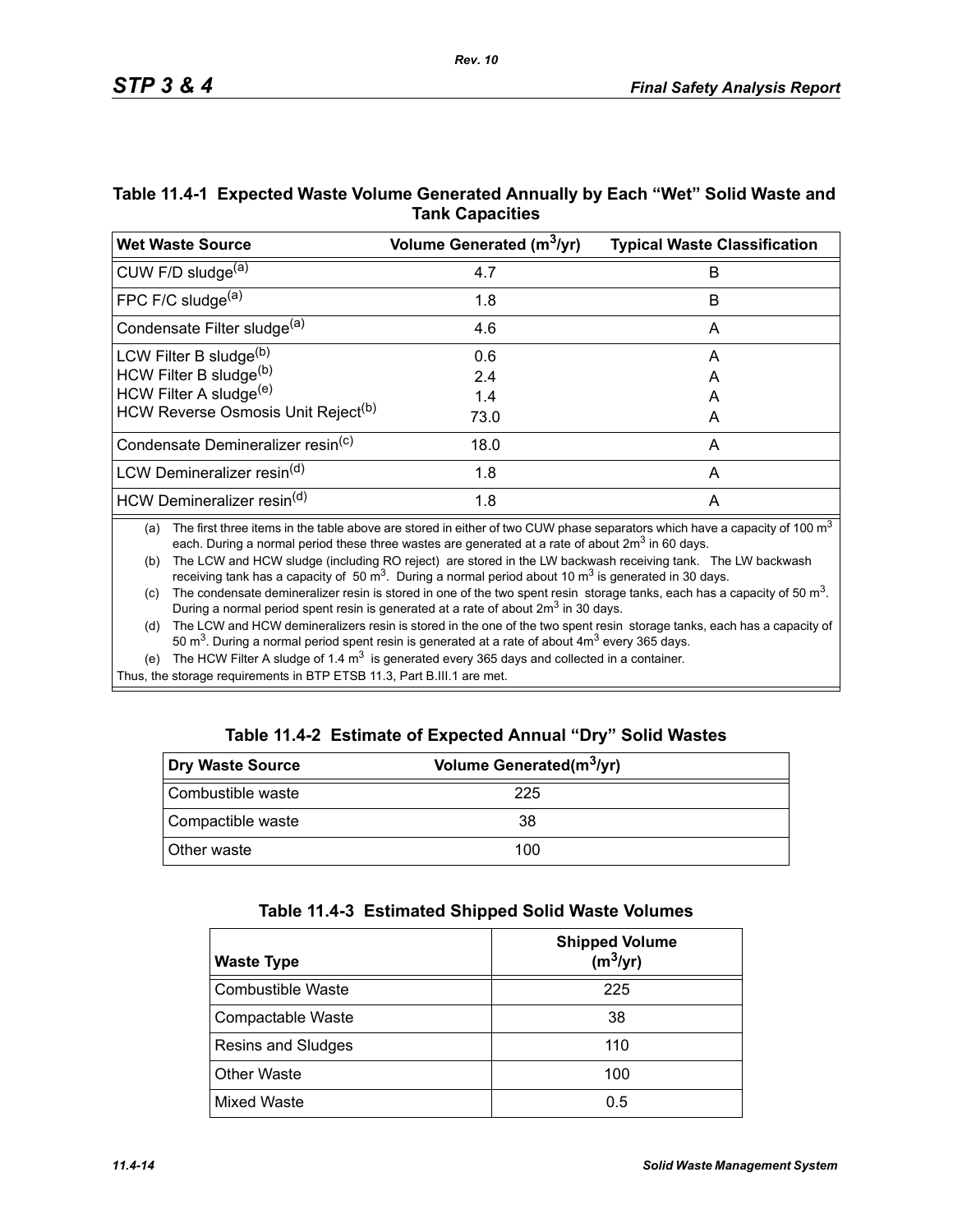| Component                                    | Quantity       | <b>Standards</b>                                                             | <b>Type</b>                                                    | Internal<br>Vol per<br>tank $(m^3)$ | <b>Design</b><br><b>Pressure</b><br>(kg/cm <sup>2</sup> ) | Design<br><b>Temp</b><br>$(^{\circ}C)$ | <b>Normal</b><br>Operating<br><b>Pressure</b><br>(kg/cm <sup>2</sup> ) | <b>Normal</b><br><b>Operating</b><br>Temp (°C) | <b>Material</b> |
|----------------------------------------------|----------------|------------------------------------------------------------------------------|----------------------------------------------------------------|-------------------------------------|-----------------------------------------------------------|----------------------------------------|------------------------------------------------------------------------|------------------------------------------------|-----------------|
| <b>Tanks</b>                                 |                |                                                                              |                                                                |                                     |                                                           |                                        |                                                                        |                                                |                 |
| <b>CUW Backwash</b><br><b>Receiving Tank</b> | $\mathbf{1}$   | API-650/API-620                                                              | Cylindrical,<br>Vertical                                       | 28                                  | atm                                                       | 80                                     | atm                                                                    | 66                                             | SS              |
| CF Backwash<br>Receiving Tank                | $\mathbf{1}$   | API-650/API-620                                                              | Cylindrical,<br>Vertical                                       | 60                                  | atm                                                       | 80                                     | atm                                                                    | 66                                             | SS              |
| LW Backwash<br><b>Receiving Tank</b>         | $\mathbf{1}$   | API-650/API-620                                                              | Cylindrical,<br>Vertical                                       | 50                                  | atm                                                       | 80                                     | atm                                                                    | 66                                             | SS              |
| Spent Resin<br>Storage Tank                  | $\overline{2}$ | API-650/API-620                                                              | Cylindrical,<br>Vertical                                       | 50                                  | atm                                                       | 80                                     | atm                                                                    | 66                                             | SS              |
| <b>Phase Separator</b>                       | $\overline{2}$ | API-650/API-620                                                              | Cylindrical,<br>Vertical                                       | 100                                 | atm                                                       | 80                                     | atm                                                                    | 66                                             | SS              |
| <b>CUW Backwash</b><br><b>Transfer Pump</b>  | $\overline{2}$ | API-610; API-674;<br>API-675; ASME<br>Code Section VIII,<br>Div. 1 or Div. 2 | Centrifugal or<br>Progressive<br>Cavity/<br>Mechanical<br>Seal | 120                                 | 20                                                        | 80                                     | 10                                                                     | 66                                             | SS              |
| CF Backwash<br><b>Transfer Pump</b>          | $\overline{2}$ | API-610; API-674;<br>API-675; ASME<br>Code Section VIII,<br>Div. 1 or Div. 2 | Centrifugal or<br>Progressive<br>Cavity/<br>Mechanical<br>Seal | 120                                 | 20                                                        | 80                                     | 10                                                                     | 66                                             | SS              |

*STP 3 & 4*

11.4-15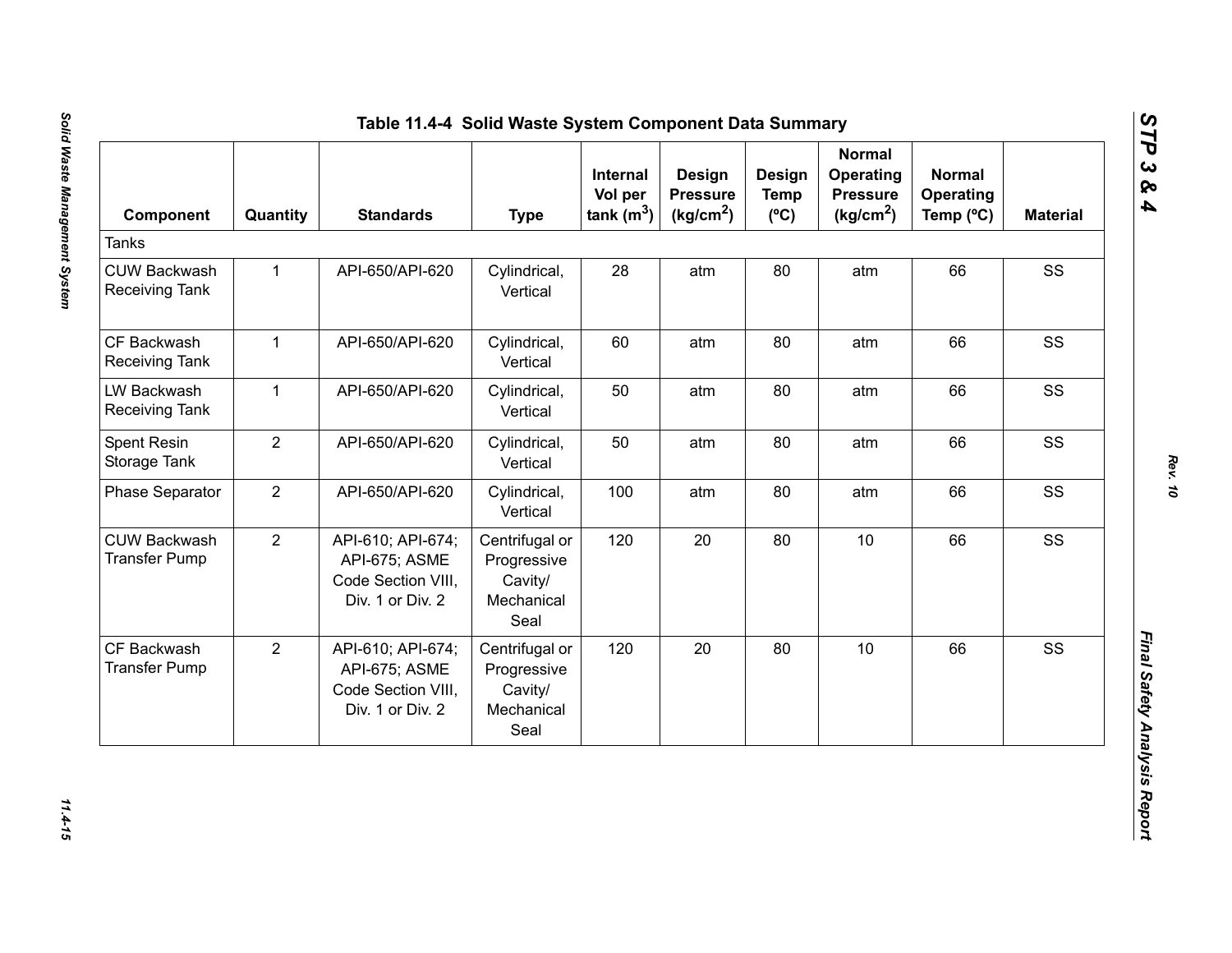| Table 11.4-4 Solid Waste System Component Data Summary (Continued)     |                |                                                                              |                                                                |                                            |                                                    |                                               |                                                                        |                                                  |                       |
|------------------------------------------------------------------------|----------------|------------------------------------------------------------------------------|----------------------------------------------------------------|--------------------------------------------|----------------------------------------------------|-----------------------------------------------|------------------------------------------------------------------------|--------------------------------------------------|-----------------------|
| Component                                                              | Quantity       | <b>Standards</b>                                                             | <b>Type</b>                                                    | <b>Internal</b><br>Vol per<br>tank $(m^3)$ | Design<br><b>Pressure</b><br>(kg/cm <sup>2</sup> ) | <b>Design</b><br><b>Temp</b><br>$(^{\circ}C)$ | <b>Normal</b><br>Operating<br><b>Pressure</b><br>(kg/cm <sup>2</sup> ) | <b>Normal</b><br>Operating<br>Temp $(^{\circ}C)$ | <b>Material</b>       |
| LW Backwash<br><b>Transfer Pump</b>                                    | $\overline{2}$ | API-610; API-674;<br>API-675; ASME<br>Code Section VIII,<br>Div. 1 or Div. 2 | Centrifugal or<br>Progressive<br>Cavity/<br>Mechanical<br>Seal | 120                                        | 20                                                 | 80                                            | 10                                                                     | 66                                               | SS                    |
| Phase Separator<br>Decant Pump                                         | $\overline{2}$ | API-610; API-674;<br>API-675; ASME<br>Code Section VIII.<br>Div. 1 or Div. 2 | Centrifugal/<br>Mechanical<br>Seal                             | 10                                         | 20                                                 | 80                                            | 10                                                                     | 66                                               | SS                    |
| Phase Separator<br>Slurry<br>Recirculation/<br><b>Transfer Pump</b>    | $\overline{2}$ | API-610; API-674;<br>API-675; ASME<br>Code Section VIII,<br>Div. 1 or Div. 2 | Centrifugal or<br>Progressive<br>Cavity/<br>Mechanical<br>Seal | 200                                        | 20                                                 | 80                                            | 10                                                                     | 66                                               | SS                    |
| Spent Resin<br>Decant Pump                                             | $\overline{2}$ | API-610; API-674;<br>API-675; ASME<br>Code Section VIII.<br>Div. 1 or Div. 2 | Centrifugal/<br>Mechanical<br>Seal                             | 10                                         | 20                                                 | 80                                            | 10                                                                     | 66                                               | SS                    |
| <b>Spent Resin</b><br>Slurry<br>Recirculation/<br><b>Transfer Pump</b> | $\overline{2}$ | API-610; API-674;<br>API-675; ASME<br>Code Section VIII.<br>Div. 1 or Div. 2 | Centrifugal or<br>Progressive<br>Cavity/<br>Mechanical<br>Seal | 100                                        | 20                                                 | 80                                            | 10                                                                     | 66                                               | SS                    |
| Mobile Dewatering Processing Subsystem                                 |                |                                                                              |                                                                |                                            |                                                    |                                               |                                                                        |                                                  |                       |
| Mobile<br>Dewatering<br>Processing<br>Subsystem                        | $\mathbf 1$    | RG 1.1.43<br>(as applicable to<br>components)                                | <b>NA</b>                                                      | <b>NA</b>                                  | <b>NA</b>                                          | <b>NA</b>                                     | <b>NA</b>                                                              | <b>NA</b>                                        | Based on<br>component |

*STP 3 & 4*

Solid Waste Management System

*Solid Waste Management System*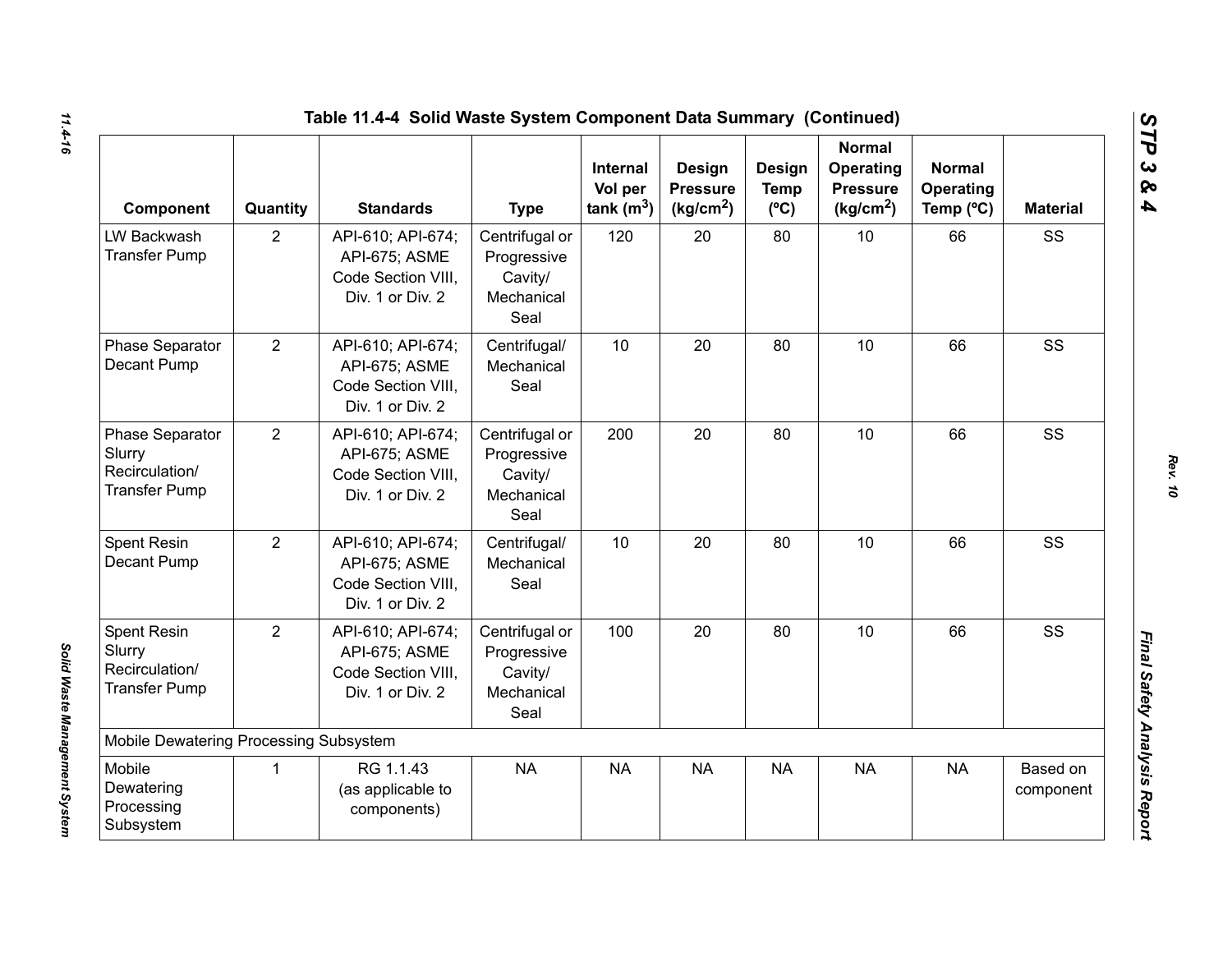| <b>Wet Waste Source</b>                                                                                                                                                                                                                                                                                        | <b>Volume</b><br>Generate<br>d (m $3/yr$ ) | <b>Batch</b><br><b>Frequenc</b><br>y (days) | <b>Batch</b><br><b>Volume</b><br>(m <sup>3</sup> ) | <b>Batch</b><br><b>Transfer</b><br><b>Mixture</b><br>Factor | <b>Total</b><br><b>Batch</b><br><b>Transfer</b><br><b>Volume</b><br>(m <sup>3</sup> ) | <b>Designated</b><br><b>Storage</b><br>Unit(s) | <b>Storage</b><br>Unit<br>Capacity<br>(m <sup>3</sup> ) | <b>Combined</b><br><b>Batch</b><br>Volume per<br><b>Designated</b><br><b>Storage Unit</b><br>(m <sup>3</sup> ) | <b>Number</b><br>of<br><b>Batches</b><br>per<br>Storage-<br>Unit | Holdup<br><b>Time</b><br>$(days)^{(c)}$ |
|----------------------------------------------------------------------------------------------------------------------------------------------------------------------------------------------------------------------------------------------------------------------------------------------------------------|--------------------------------------------|---------------------------------------------|----------------------------------------------------|-------------------------------------------------------------|---------------------------------------------------------------------------------------|------------------------------------------------|---------------------------------------------------------|----------------------------------------------------------------------------------------------------------------|------------------------------------------------------------------|-----------------------------------------|
| CUW F/D sludge                                                                                                                                                                                                                                                                                                 | $4.7^{(a)}$                                | $60^{(a)}$                                  | 0.77                                               | 8.0                                                         | 6.18                                                                                  | Phase<br>Separator A                           | 100                                                     | 8.55                                                                                                           | 11.7                                                             | 702                                     |
| FPC F/C sludge                                                                                                                                                                                                                                                                                                 | $1.8^{(a)}$                                | $60^{(a)}$                                  | 0.30                                               | 8.0                                                         | 2.37                                                                                  |                                                |                                                         |                                                                                                                |                                                                  |                                         |
| <b>Condensate Filter</b><br>sludge                                                                                                                                                                                                                                                                             | $4.6^{(a)}$                                | $60^{(a)}$                                  | 0.76                                               | 5.0                                                         | 3.78                                                                                  | Phase<br>Separator B                           | 100                                                     | 3.78                                                                                                           | 26.4                                                             | 1587                                    |
| LCW Filter B sludge                                                                                                                                                                                                                                                                                            | 0.6                                        | 30                                          | 0.05                                               | 5.0                                                         | 0.25                                                                                  | LW Backwash                                    | 50                                                      | 13.23                                                                                                          | 3.8                                                              | 113                                     |
| <b>HCW Filter B sludge</b>                                                                                                                                                                                                                                                                                     | 2.4                                        | 30                                          | 0.20                                               | 5.0                                                         | 0.99                                                                                  | Receiving Tank                                 |                                                         |                                                                                                                |                                                                  |                                         |
| <b>HCW Reverse</b><br>Osmosis Unit Reject                                                                                                                                                                                                                                                                      | 73.0                                       | 30                                          | 6.00                                               | 2.0                                                         | 12.00                                                                                 |                                                |                                                         |                                                                                                                |                                                                  |                                         |
| <b>HCW Filter A sludge</b><br>(charcoal) <sup>(b)</sup>                                                                                                                                                                                                                                                        | 1.4                                        | 365                                         | 1.40                                               | 8.0                                                         | 11.20                                                                                 | Spent Resin<br>Storage Tank B                  | 50                                                      | 40.00                                                                                                          | 1.3                                                              | 456                                     |
| <b>LCW Demineralizer</b><br>resin                                                                                                                                                                                                                                                                              | 1.8                                        | 365                                         | 1.80                                               | 8.0                                                         | 14.40                                                                                 |                                                |                                                         |                                                                                                                |                                                                  |                                         |
| <b>HCW Demineralizer</b><br>resin                                                                                                                                                                                                                                                                              | 1.8                                        | 365                                         | 1.80                                               | 8.0                                                         | 14.40                                                                                 |                                                |                                                         |                                                                                                                |                                                                  |                                         |
| Condensate<br>Demineralizer resin                                                                                                                                                                                                                                                                              | $18.0^{(a)}$                               | $30^{(a)}$                                  | 1.48                                               | 8.0                                                         | 11.84                                                                                 | Spent Resin<br>Storage Tank A                  | 50                                                      | 11.84                                                                                                          | 4.2                                                              | 127                                     |
| Notes:<br>(a) Values from ABWR DCD Chapter 11, Section 11.4 Solid Waste Management System Table 11.4-1 for CUW F/D.<br>Spent charcoal from HCW Filter A is normally sent to a container.<br>(b)<br>The holdup time for each storage tank meets the storage requirements in BTP ETSB 11.3, Part B.III.1.<br>(c) |                                            |                                             |                                                    |                                                             |                                                                                       |                                                |                                                         |                                                                                                                |                                                                  |                                         |

*STP 3 & 4*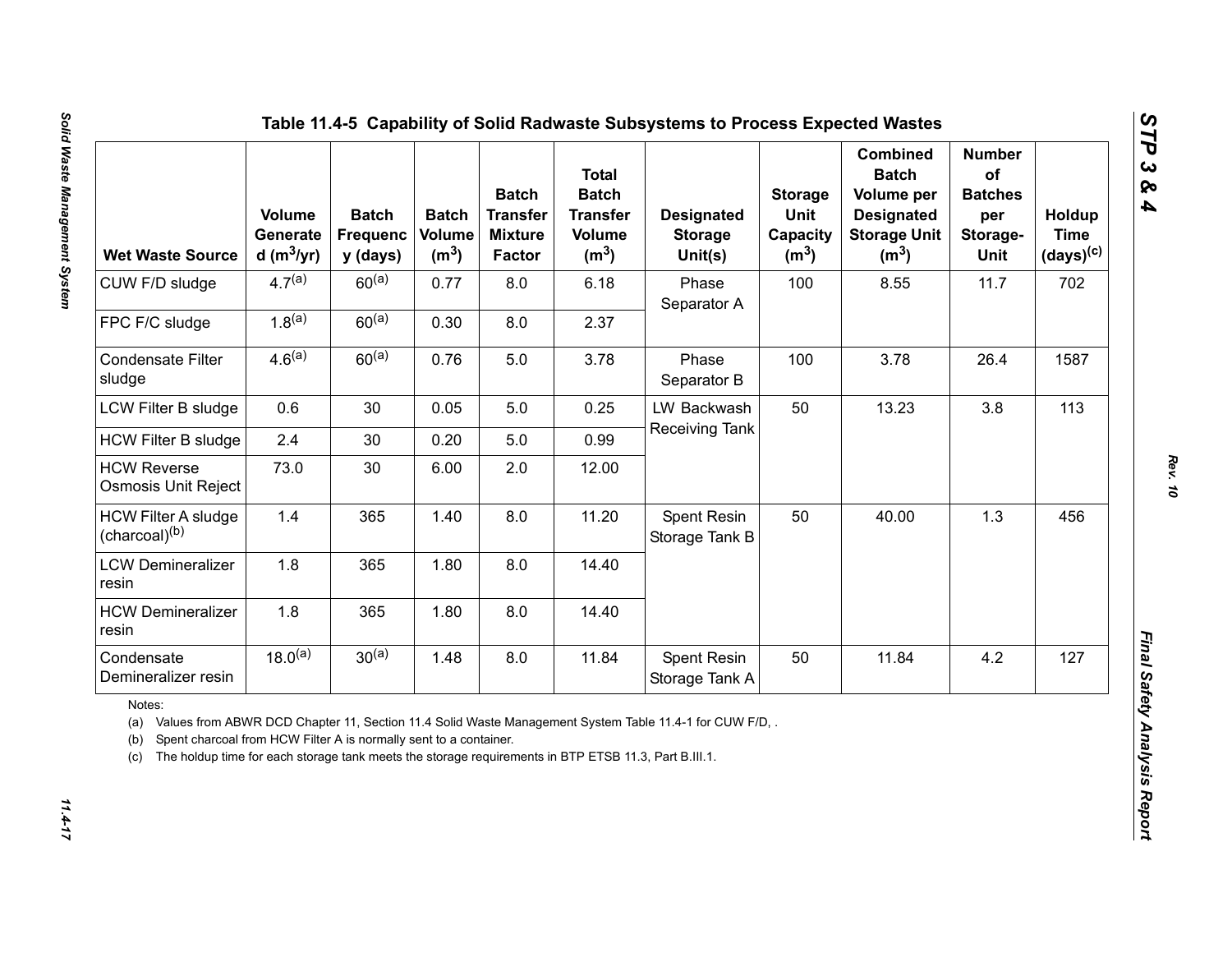| <b>Solid Waste</b>                               | Volume<br>Generate<br>d<br>$(m^3/yr)^{(a)}$ | Volume<br>Generated<br>$(m^3)$<br>6 months) | <b>Radwaste</b><br>Container<br><b>Type and</b><br><b>Max Weight</b> | <b>Diameter</b><br>of<br>Outside<br>Radwaste<br><b>Container</b><br>(m) | Radwaste<br><b>Container</b><br><b>Usable</b><br>Volume<br>(m <sup>3</sup> ) | <b>Quantity of</b><br><b>Containers</b><br>$(6$ months) | 10%<br><b>Container</b><br>Increase for<br><b>Filling</b><br>Inefficiency<br>(6 months) | Footprint  <br>Area<br>needed<br>(m <sup>2</sup> ) | <b>Adjusted</b><br><b>Footprint</b><br>Area for 2-<br>High<br><b>Stacking</b><br>(m <sup>2</sup> ) | 20%<br><b>Increase</b><br><b>Footprint</b><br>Area for<br>Passage<br>Ways $(m^2)$ | <b>Maximum</b><br>Weight of<br><b>Filled</b><br><b>Containers</b><br>(kg) |
|--------------------------------------------------|---------------------------------------------|---------------------------------------------|----------------------------------------------------------------------|-------------------------------------------------------------------------|------------------------------------------------------------------------------|---------------------------------------------------------|-----------------------------------------------------------------------------------------|----------------------------------------------------|----------------------------------------------------------------------------------------------------|-----------------------------------------------------------------------------------|---------------------------------------------------------------------------|
| CUW F/D sludge                                   | 4.7                                         | 2.35                                        | <b>HIC</b><br>$(20,000$ lbs)                                         | 1.9                                                                     | 5.13                                                                         | 1                                                       | 1.1                                                                                     | 4.05                                               | 4.05                                                                                               | 4.85                                                                              | 9979                                                                      |
| FPC F/C sludge                                   | 1.8                                         | 0.90                                        | <b>HIC</b><br>$(20,000$ lbs)                                         | 1.9                                                                     | 5.13                                                                         | $\mathbf{1}$                                            | 1.1                                                                                     | 4.05                                               | 4.05                                                                                               | 4.85                                                                              | 9979                                                                      |
| Condensate Filter<br>sludge                      | 4.6                                         | 2.30                                        | <b>HIC</b><br>$(20,000$ lbs)                                         | 1.9                                                                     | 5.13                                                                         | $\mathbf{1}$                                            | 1.1                                                                                     | 4.05                                               | 4.05                                                                                               | 4.85                                                                              | 9979                                                                      |
| LCW Filter B sludge                              | 0.6                                         | 0.30                                        | <b>HIC</b><br>$(20,000$ lbs)                                         | 1.9                                                                     | 5.13                                                                         | $\mathbf{1}$                                            | $1.1$                                                                                   | 4.05                                               | 4.05                                                                                               | 4.85                                                                              | 9979                                                                      |
| <b>HCW Filter B sludge</b>                       | 2.4                                         | 1.20                                        | <b>HIC</b><br>$(20,000$ lbs)                                         | 1.9                                                                     | 5.13                                                                         | $\mathbf{1}$                                            | 1.1                                                                                     | 4.05                                               | 4.05                                                                                               | 4.85                                                                              | 9979                                                                      |
| <b>HCW Reverse</b><br><b>Osmosis Unit Reject</b> | 73.0                                        | 36.50                                       | <b>HIC</b><br>$(20,000$ lbs)                                         | 1.9                                                                     | 5.13                                                                         | 8                                                       | 8.8                                                                                     | 32.36                                              | 32.36                                                                                              | 38.84                                                                             | 79832                                                                     |
| <b>Total (Rounded Up)</b>                        |                                             |                                             |                                                                      |                                                                         |                                                                              | 13                                                      | 15                                                                                      | 53.00                                              | 53.00                                                                                              | 64.00                                                                             | 129727                                                                    |
| <b>HCW Filter A sludge</b><br>(Charcoal)         | 1.4                                         | 0.70                                        | <b>HIC</b><br>$(20,000$ lbs)                                         | 1.9                                                                     | 5.13                                                                         | $\mathbf{1}$                                            | $1.1$                                                                                   | 4.05                                               | 4.05                                                                                               | 4.85                                                                              | 9979                                                                      |
| <b>LCW Demineralizer</b><br>resin                | 1.8                                         | 0.90                                        | <b>HIC</b><br>$(20,000$ lbs)                                         | 1.9                                                                     | 5.13                                                                         | $\mathbf{1}$                                            | 1.1                                                                                     | 4.05                                               | 4.05                                                                                               | 4.85                                                                              | 9979                                                                      |
| <b>HCW Demineralizer</b><br>resin                | 1.8                                         | 0.90                                        | <b>HIC</b><br>$(20,000$ lbs)                                         | 1.9                                                                     | 5.13                                                                         | 1                                                       | 1.1                                                                                     | 4.05                                               | 4.05                                                                                               | 4.85                                                                              | 9979                                                                      |
| Condensate<br>Demineralizer resin                | 18.0                                        | 9.00                                        | <b>HIC</b><br>$(20,000$ lbs)                                         | 1.9                                                                     | 5.13                                                                         | $\overline{2}$                                          | $2.2\,$                                                                                 | 8.09                                               | 8.09                                                                                               | 9.71                                                                              | 19958                                                                     |
| <b>Total (Rounded Up)</b>                        |                                             |                                             |                                                                      |                                                                         |                                                                              | 5 <sup>5</sup>                                          | 6                                                                                       | 21.00                                              | 21.00                                                                                              | 25.00                                                                             | 49895                                                                     |

*STP 3 & 4*